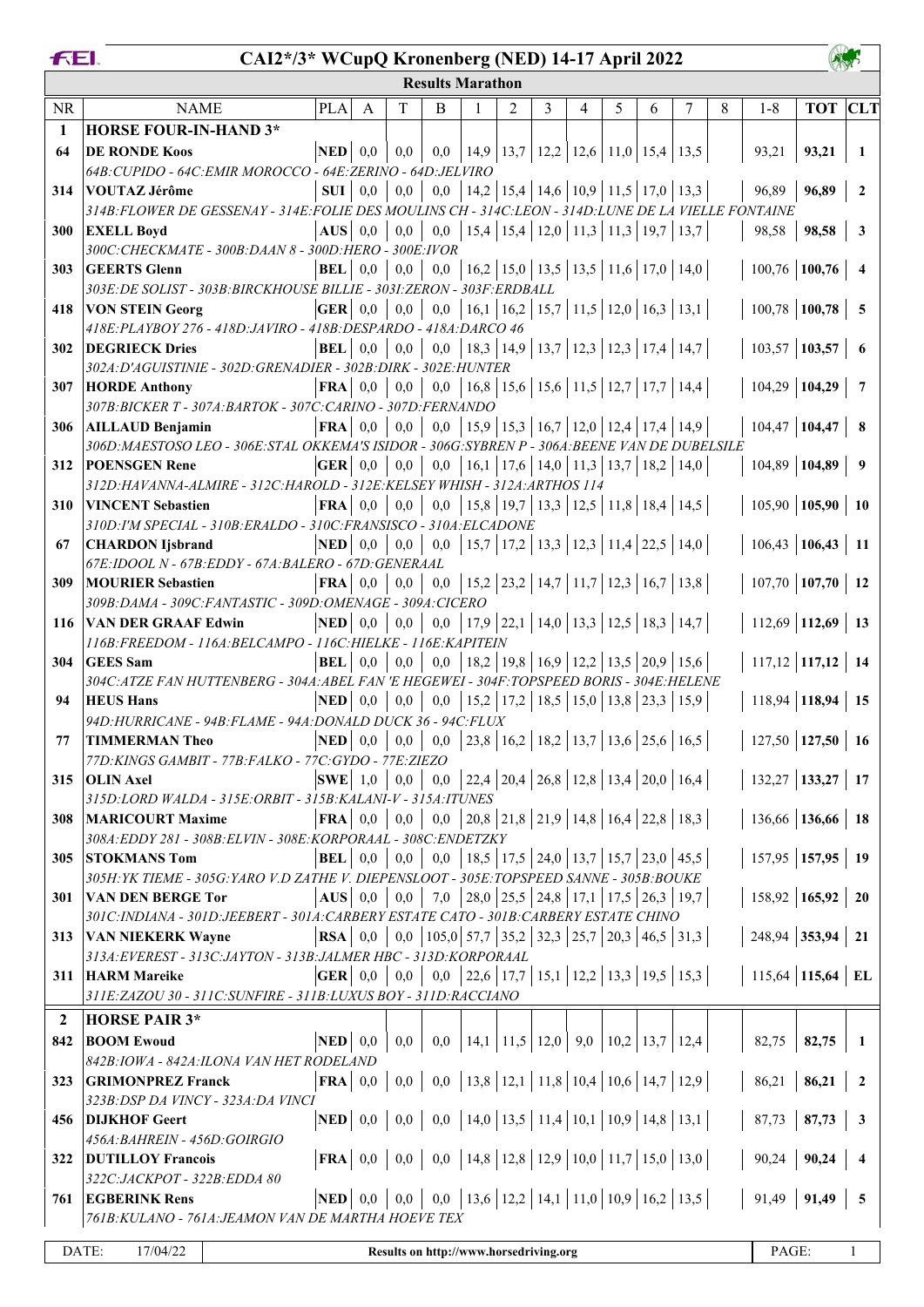|--|

## **CAI2\*/3\* WCupQ Kronenberg (NED) 14-17 April 2022**

|            | <b>Results Marathon</b>                                               |                                                                               |         |     |     |                                                                                                                                                                                                                                                                                                                                                               |                |      |      |      |      |      |   |                                   |                |                          |
|------------|-----------------------------------------------------------------------|-------------------------------------------------------------------------------|---------|-----|-----|---------------------------------------------------------------------------------------------------------------------------------------------------------------------------------------------------------------------------------------------------------------------------------------------------------------------------------------------------------------|----------------|------|------|------|------|------|---|-----------------------------------|----------------|--------------------------|
| <b>NR</b>  | <b>NAME</b>                                                           | <b>PLA</b>                                                                    | A       | T   | B   |                                                                                                                                                                                                                                                                                                                                                               | $\mathfrak{D}$ | 3    | 4    | 5    | 6    | 7    | 8 | $1 - 8$                           | <b>TOT CLT</b> |                          |
| 3439       | <b>DE RONDE Anna</b>                                                  | <b>NED</b>                                                                    | 0,0     | 0,0 | 0,0 |                                                                                                                                                                                                                                                                                                                                                               | $15,8$   13,2  | 12,6 | 10,5 | 11,1 | 15,2 | 13,9 |   | 92,36                             | 92,36          | 6                        |
|            | 3439B: JORIS - 3439A: BARITON                                         |                                                                               |         |     |     |                                                                                                                                                                                                                                                                                                                                                               |                |      |      |      |      |      |   |                                   |                |                          |
| 1014       | <b>VAN ELJK Stan</b>                                                  | $\bf NED$ 0,0                                                                 |         | 0,0 |     | $0,0$   13,7   15,7   12,6   11,1   10,6   16,5   13,1                                                                                                                                                                                                                                                                                                        |                |      |      |      |      |      |   | 93,25                             | 93,25          | $\overline{7}$           |
|            | 1014A: DENIRO - 1014C: ZORAC                                          |                                                                               |         |     |     |                                                                                                                                                                                                                                                                                                                                                               |                |      |      |      |      |      |   |                                   |                |                          |
| 30         | <b>VOETS</b> Ben                                                      | $\bf NED$ 0.0                                                                 |         | 0,0 |     | 0,0   15,0   14,5   12,6   11,1   10,9   17,6   14,9                                                                                                                                                                                                                                                                                                          |                |      |      |      |      |      |   | 96,57                             | 96,57          | 8                        |
|            | 30A: EXPRESSO D - 30B: HUMPHRY.K                                      |                                                                               |         |     |     |                                                                                                                                                                                                                                                                                                                                                               |                |      |      |      |      |      |   |                                   |                |                          |
| 324        | <b>GUILLEMARRE Fabien</b>                                             | $\mathbf{FRA} \mid 0,0$                                                       |         | 0,0 |     | 0,0   15,1   15,3   14,7   12,4   13,0   17,6   14,5                                                                                                                                                                                                                                                                                                          |                |      |      |      |      |      |   | $102,50$   102,50                 |                | $\overline{\mathbf{9}}$  |
|            | 324A: HARVEY - 324B: IDSARD. V                                        |                                                                               |         |     |     |                                                                                                                                                                                                                                                                                                                                                               |                |      |      |      |      |      |   |                                   |                |                          |
|            | 1689 ZAAYER Annegreet                                                 | <b>NED</b>                                                                    | 0.0     | 0.0 | 0,0 | $\vert 14,5 \vert 15,9 \vert 18,9 \vert 11,8 \vert 11,2 \vert 17,2 \vert$                                                                                                                                                                                                                                                                                     |                |      |      |      |      | 13,9 |   | $103,31$   103,31   10            |                |                          |
|            | 1689B: KINGSTON - 1689A: KERONA VS                                    |                                                                               |         |     |     | 0,0   16,3   17,3   14,0   12,4   12,5   17,3   13,7                                                                                                                                                                                                                                                                                                          |                |      |      |      |      |      |   | $103,50$   103,50   11            |                |                          |
|            | 1820 LOMMERS Rob<br>1820B: EXTION - 1820C: FILLIP SPUDALSHOEJ         | $\bf NED$ 0.0                                                                 |         | 0,0 |     |                                                                                                                                                                                                                                                                                                                                                               |                |      |      |      |      |      |   |                                   |                |                          |
| 320        | <b>VAN PRAET Nico</b>                                                 | $BEL$ 0,0                                                                     |         | 0,0 |     | 0,0   16,3   15,9   14,1   12,2   12,7   17,5   15,5                                                                                                                                                                                                                                                                                                          |                |      |      |      |      |      |   | $104,09$   104,09   12            |                |                          |
|            | 320A: JARDO - 320B: JOB                                               |                                                                               |         |     |     |                                                                                                                                                                                                                                                                                                                                                               |                |      |      |      |      |      |   |                                   |                |                          |
| 325        | <b>PILLING Owen</b>                                                   | $\mathbf{GBR} \mid 0.0$                                                       |         | 0,0 |     | 0,0   17,1   17,5   12,2   11,6   13,9   16,8   15,2                                                                                                                                                                                                                                                                                                          |                |      |      |      |      |      |   | $104,21$   104,21   13            |                |                          |
|            | 325B:LORENZO - 325C:LUCKY-ARIE                                        |                                                                               |         |     |     |                                                                                                                                                                                                                                                                                                                                                               |                |      |      |      |      |      |   |                                   |                |                          |
| 332        | <b>OTTOSSON Eva</b>                                                   | $ {\bf SWE} $ 0.0                                                             |         | 0,0 |     | 0,0   17,0   15,4   13,2   14,8   13,1   17,3   14,2                                                                                                                                                                                                                                                                                                          |                |      |      |      |      |      |   | $104,94$   104,94   14            |                |                          |
|            | 332C: SIR BENJI - 332B: AVON                                          |                                                                               |         |     |     |                                                                                                                                                                                                                                                                                                                                                               |                |      |      |      |      |      |   |                                   |                |                          |
| 326        | <b>PIMBBLET Nicola</b>                                                | $\overline{\textbf{GBR}}$ 0,0                                                 |         | 0,0 |     | 0,0   17,7   16,2   13,2   11,9   12,7   17,8   15,8                                                                                                                                                                                                                                                                                                          |                |      |      |      |      |      |   | $105,28$   105,28   15            |                |                          |
|            | 326A: BROWN BOY B - 326B: EWALD                                       |                                                                               |         |     |     |                                                                                                                                                                                                                                                                                                                                                               |                |      |      |      |      |      |   |                                   |                |                          |
| <b>330</b> | <b>AHLBERG Camilla</b>                                                | $ {\bf SWE} $ 0,0                                                             |         | 0,0 |     | 0,0   16,1   17,6   14,2   12,3   11,9   18,0   15,4                                                                                                                                                                                                                                                                                                          |                |      |      |      |      |      |   | $105,46$ 105,46 16                |                |                          |
|            | 330B:ECCO - 330A:DIXIE                                                |                                                                               |         |     |     |                                                                                                                                                                                                                                                                                                                                                               |                |      |      |      |      |      |   |                                   |                |                          |
| 328        | <b>MARX</b> Lancelot                                                  | SUI                                                                           | $0.0\,$ | 0,0 |     | 0,0   16,8   16,8   13,5   11,8   12,0   18,5   16,6                                                                                                                                                                                                                                                                                                          |                |      |      |      |      |      |   | $105,94$   105,94   17            |                |                          |
| 331        | 328A: GETSEMINEE V.D. DUINEN - 328B:ILONIST<br><b>KROGSTAD Amanda</b> | $ {\bf SWE} $ 0,0                                                             |         | 0,0 |     | 0,0   16,7   16,0   13,8   12,7   13,4   18,8   17,0                                                                                                                                                                                                                                                                                                          |                |      |      |      |      |      |   | $108,21$   108,21   18            |                |                          |
|            | 331A: MELLE H - 331B: NERO                                            |                                                                               |         |     |     |                                                                                                                                                                                                                                                                                                                                                               |                |      |      |      |      |      |   |                                   |                |                          |
| 317        | <b>HEYLEN Wim</b>                                                     | <b>BEL</b>                                                                    | 0,0     | 0,0 | 0,0 | $\vert 15,4 \vert 14,4 \vert 13,5 \vert 11,5 \vert 11,2 \vert 18,1 \vert 26,1 \vert 15,1 \vert 16,1 \vert 17,1 \vert 18,1 \vert 19,1 \vert 19,1 \vert 19,1 \vert 19,1 \vert 19,1 \vert 19,1 \vert 19,1 \vert 19,1 \vert 19,1 \vert 19,1 \vert 19,1 \vert 19,1 \vert 19,1 \vert 19,1 \vert 19,1 \vert 19,1 \vert 19,1 \vert 19,1 \vert 19,1 \vert 19,1 \vert $ |                |      |      |      |      |      |   | $110,29$ 110,29 19                |                |                          |
|            | 317A: ELMO B - 317B: GARVIN VAN PAPINGLO                              |                                                                               |         |     |     |                                                                                                                                                                                                                                                                                                                                                               |                |      |      |      |      |      |   |                                   |                |                          |
| 319        | <b>OOSTERLIJNCK Ruben</b>                                             | <b>BEL</b>                                                                    | 0.0     | 0,0 |     | 0,0   16,8   15,8   15,7   15,4   12,6   19,1   16,3                                                                                                                                                                                                                                                                                                          |                |      |      |      |      |      |   | $111,72$ 111,72 20                |                |                          |
|            | 319C: INDIGO V/D KIEKENHOEF - 319B: GUESS WHAT S.A.                   |                                                                               |         |     |     |                                                                                                                                                                                                                                                                                                                                                               |                |      |      |      |      |      |   |                                   |                |                          |
| 329        | <b>REIFER-SAX Marie Louise</b>                                        | SUI                                                                           | 0,0     | 0,0 |     | 0,0   16,0   16,2   13,3   13,5   16,4   22,1   15,9                                                                                                                                                                                                                                                                                                          |                |      |      |      |      |      |   | $113,43$ 113,43 21                |                |                          |
|            | 329C: MIS BONITA - 329A: JALEO CXCIII                                 |                                                                               |         |     |     |                                                                                                                                                                                                                                                                                                                                                               |                |      |      |      |      |      |   |                                   |                |                          |
| 316        | <b>VON BUCHHOLTZ Amely</b>                                            | $ARG$ 0,0                                                                     |         | 0,0 |     | 0,0 22,5 18,4 15,3 14,4 15,5 19,0 16,7                                                                                                                                                                                                                                                                                                                        |                |      |      |      |      |      |   | $121,81$   121,81   22            |                |                          |
|            | 316B: GENTLE 3 - 316C: JANTIJN V                                      |                                                                               |         |     |     |                                                                                                                                                                                                                                                                                                                                                               |                |      |      |      |      |      |   |                                   |                |                          |
| 327        | <b>THEISEN Marc</b><br>327B: CAYETANO P - 327A: BARETTA               | <b>LUX</b>   0,0   0,0   0,0   18,3   18,8   16,1   17,9   12,5   26,7   18,9 |         |     |     |                                                                                                                                                                                                                                                                                                                                                               |                |      |      |      |      |      |   | $129,16$ 129,16 23                |                |                          |
| 318        | <b>NIJS Nathan</b>                                                    |                                                                               |         |     |     | <b>BEL</b>   0,0   0,0   0,0   16,6   16,3   13,9   12,3   12,7   18,5                                                                                                                                                                                                                                                                                        |                |      |      |      |      |      |   | $90,20$   90,20   EL              |                |                          |
|            | 318A: HERNANDEZ DE BAIAN - 318C: MARIO                                |                                                                               |         |     |     |                                                                                                                                                                                                                                                                                                                                                               |                |      |      |      |      |      |   |                                   |                |                          |
| 3          | <b>HORSE SINGLE 3*</b>                                                |                                                                               |         |     |     |                                                                                                                                                                                                                                                                                                                                                               |                |      |      |      |      |      |   |                                   |                |                          |
| 333        | <b>BRYNAERT</b> Pieter-Jan                                            | <b>BEL</b> 0,0 0,0                                                            |         |     |     | $0,0$   12,9   11,7   10,4   9,7   10,5   13,7   11,7                                                                                                                                                                                                                                                                                                         |                |      |      |      |      |      |   | 80,62                             | 80,62          | $\mathbf{1}$             |
|            | 333A: INTAN                                                           |                                                                               |         |     |     |                                                                                                                                                                                                                                                                                                                                                               |                |      |      |      |      |      |   |                                   |                |                          |
| 344        | <b>MORICHON Edouard</b>                                               | <b>FRA</b>   0,0   0,0   0,0   12,1   12,8   10,7   9,4   10,6   13,6   11,9  |         |     |     |                                                                                                                                                                                                                                                                                                                                                               |                |      |      |      |      |      |   | 80,98                             | 80,98          | $\sqrt{2}$               |
|            | 344A: CWMMEUDWY TALIESIN                                              |                                                                               |         |     |     |                                                                                                                                                                                                                                                                                                                                                               |                |      |      |      |      |      |   |                                   |                |                          |
| 221        | <b>VAN DER DOELEN Frank</b>                                           | <b>NED</b>   0,0   0,0   0,0   12,5   14,2   10,5   9,2   10,5   13,8   11,5  |         |     |     |                                                                                                                                                                                                                                                                                                                                                               |                |      |      |      |      |      |   | 82,09                             | $82,09$ 3      |                          |
|            | 221A: IVERNO                                                          |                                                                               |         |     |     |                                                                                                                                                                                                                                                                                                                                                               |                |      |      |      |      |      |   |                                   |                |                          |
| 346        | <b>VIGNAUD Marion</b>                                                 | <b>FRA</b>   0,0   0,0   0,0   13,5   13,6   11,0   8,5   9,9   13,7   12,1   |         |     |     |                                                                                                                                                                                                                                                                                                                                                               |                |      |      |      |      |      |   | $82,27$   82,27   4               |                |                          |
|            | 346A: FIRST QUALITY                                                   |                                                                               |         |     |     |                                                                                                                                                                                                                                                                                                                                                               |                |      |      |      |      |      |   |                                   |                |                          |
|            | 1125 PESTMAN Rudolf                                                   | <b>NED</b>   0,0   0,0   0,0   14,3   12,0   11,5   9,1   10,1   13,2   12,5  |         |     |     |                                                                                                                                                                                                                                                                                                                                                               |                |      |      |      |      |      |   | 82,63                             | $82,63$ 5      |                          |
| 357        | 1125A: FAIR PLAY D<br><b>KRISTIANSEN Linnea</b>                       | <b>SWE</b>   0,0   0,0   0,0   13,6   12,8   11,1   9,3   10,6   13,4   11,8  |         |     |     |                                                                                                                                                                                                                                                                                                                                                               |                |      |      |      |      |      |   | 82,65                             | 82,65          | $\overline{\phantom{a}}$ |
|            | 357A: LADY LEXINGTON                                                  |                                                                               |         |     |     |                                                                                                                                                                                                                                                                                                                                                               |                |      |      |      |      |      |   |                                   |                |                          |
|            | <b>1907 HOUTERMAN Eline</b>                                           | <b>NED</b>   0,0   0,0   0,0   12,6   15,1   11,2   9,3   10,0   13,6   11,7  |         |     |     |                                                                                                                                                                                                                                                                                                                                                               |                |      |      |      |      |      |   | 83,33                             | $83,33$   7    |                          |
|            | 1907A: FINO UNO TOLTIEN                                               |                                                                               |         |     |     |                                                                                                                                                                                                                                                                                                                                                               |                |      |      |      |      |      |   |                                   |                |                          |
| 878        | <b>DE RONDE Piet</b>                                                  | <b>NED</b>   0,0   0,0   0,0   13,8   12,2   11,6   9,1   11,0   13,9   12,4  |         |     |     |                                                                                                                                                                                                                                                                                                                                                               |                |      |      |      |      |      |   | $84,02$   <b>84,02</b>   <b>8</b> |                |                          |
|            | 878A: MR. BOJANGLES                                                   |                                                                               |         |     |     |                                                                                                                                                                                                                                                                                                                                                               |                |      |      |      |      |      |   |                                   |                |                          |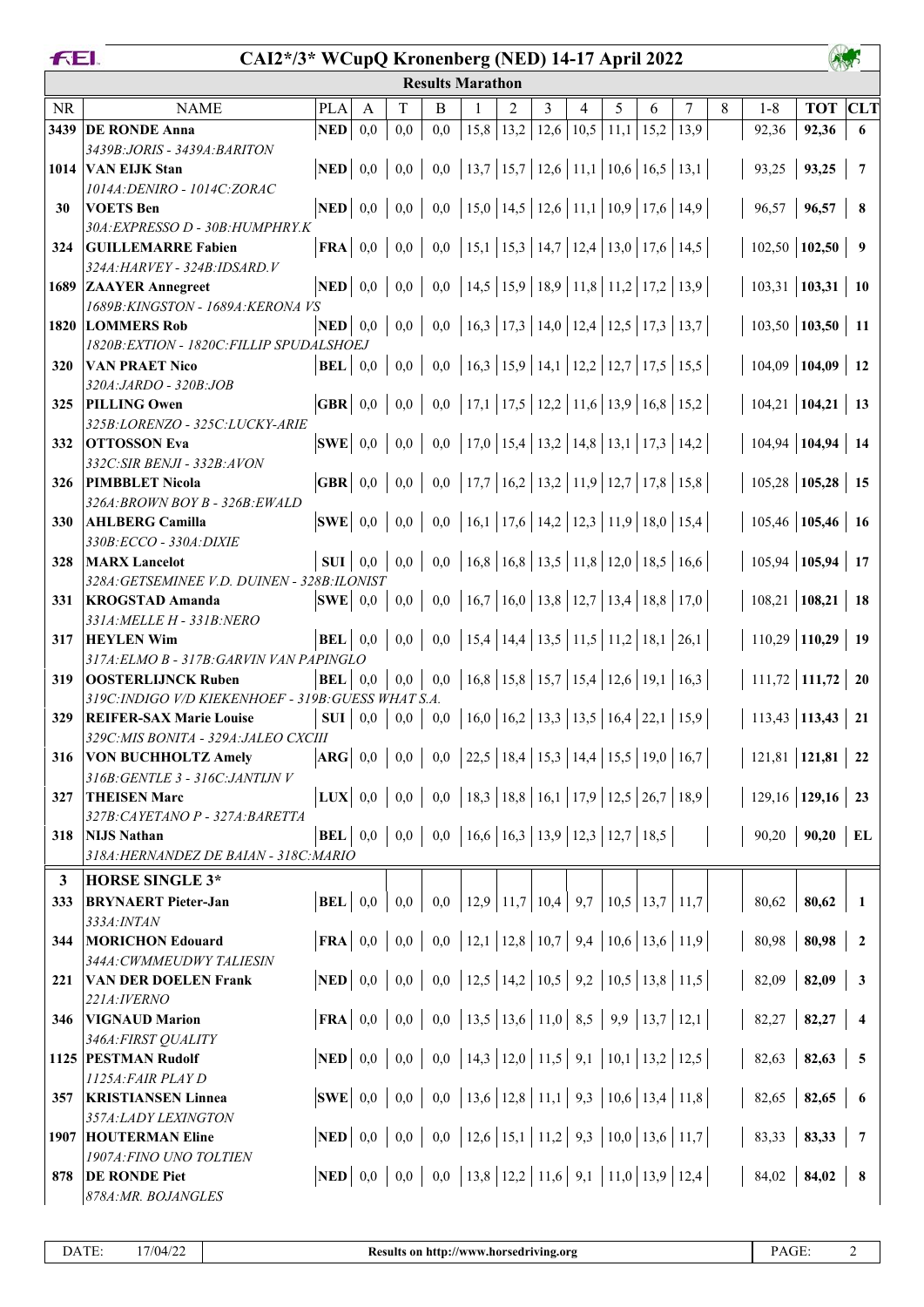## **CAI2\*/3\* WCupQ Kronenberg (NED) 14-17 April 2022**

| T<br>8<br><b>CLT</b><br>2<br>3<br>5<br>7<br>$1 - 8$<br><b>TOT</b><br><b>NR</b><br><b>NAME</b><br><b>PLA</b><br>B<br>4<br>6<br>A<br>13,1<br>13,7<br><b>NED</b><br>0,0<br>0,0<br>$11,3$ 11,2<br>9,7<br>13,6<br>84,12<br>84,12<br>21<br><b>SIEBERS Saskia</b><br>0,0<br>11,6<br>9<br>21A:AXEL<br>  13,4   12,9   12,6   9,3   10,5   13,7   12,3<br>0,0<br>FRA<br>0,0<br>0,0<br>84,71<br>84,71<br><b>BRISOU Anne Violaine</b><br>340<br><b>10</b><br>340A:HARONICA<br>$0,0$   13,2   13,5   11,8   9,9   10,8   14,1   12,5<br><b>DEN</b><br>85,88<br>85,88<br>0,0<br>0,0<br><b>NIELSEN Mie Mosegaard</b><br><b>11</b><br>337<br>337A: EMMA<br>$0,0 \mid 0,0 \mid 13,2 \mid 12,5 \mid 10,8 \mid 9,2 \mid 10,4 \mid 14,2 \mid 15,8$<br><b>NED</b><br>86,07<br>$86,07$   12<br><b>VAN DEN BOSCH Berry</b><br>0,0<br>629<br>629A: FABOLO BH<br>$0,0$   13,5   12,0   10,9   8,7   11,1   17,4   12,7<br>$ NOR $ 0,0 0,0 $ $<br><b>LUND STOEN Jeanette</b><br>86,21<br>86,21<br>13<br>354<br>354A: PENLANGRUG BLACK KNIGHT<br>$0,0$   14,0   11,6   11,0   9,9   11,4   15,1   13,4<br><b>BEL</b><br>0.0<br>0,0<br>86,44<br>86,44<br><b>CLAEYS Pieter</b><br>334<br>-14<br>334A:LEONORA BV<br>0,0   14,9   12,3   11,3   11,0   10,9   15,1   12,5<br>87,88<br>FRA<br>0,0<br>0,0<br>87,88<br><b>DESCHAMPS Clement</b><br>15<br>341<br>341A:CZAKO<br>$0,0 \mid 0,0 \mid 16,3 \mid 12,9 \mid 11,2 \mid 9,8 \mid 11,5 \mid 13,6 \mid 12,5$<br>FIN<br>87,92<br>87,92<br><b>JÄRVINEN Talvikki</b><br>0,0<br>338<br><b>16</b><br>338A:DANSER T<br>$0,0 \mid 0,0 \mid 0,0 \mid 12,8 \mid 16,3 \mid 11,0 \mid 10,8 \mid 10,3 \mid 13,9 \mid 13,0$<br><b>NED</b><br>88,00<br>$88,00$   17<br><b>PROVOOST Christiaan</b><br>602<br>602A:DURAN-H<br>$0,0 \mid 0,0 \mid 13,4 \mid 13,6 \mid 12,0 \mid 10,1 \mid 11,9 \mid 15,2 \mid 12,6$<br><b>SWE</b><br>0,0<br>88,86<br>88,86<br><b>LIND Camilla</b><br>358<br>18<br>358A: ARCANTIJN<br>$0,0 \mid 0,0 \mid 13,7 \mid 13,3 \mid 11,8 \mid 10,3 \mid 10,7 \mid 17,4 \mid 12,4$<br><b>SUI</b><br>0,0<br>89,52<br>89,52<br>356<br><b>BARBEY Michael</b><br>-19<br>356A: DINO XVIII<br><b>NED</b>   0,0   0,0   0,0   14,2   14,7   12,5   10,7   10,6   15,2   12,2<br>89,96<br>89,96<br><b>VAN DER HORST Jaap</b><br>1469<br><b>20</b><br>1469A:ZORRO<br><b>NOR</b>   0,0   0,0   0,0   13,3   13,7   11,3   10,4   11,6   15,1   14,6<br>90,00<br>90,00<br><b>MIKKELSEN Kjell Oivind</b><br>21<br>355<br>355A: CARTOON HEDEGAARD<br>$0,0 \mid 0,0 \mid 0,0 \mid 13,1 \mid 13,5 \mid 13,7 \mid 10,3 \mid 11,8 \mid 15,1 \mid 12,7$<br><b>MATHIS Didier</b><br><b>FRA</b><br>90,13<br>90,13<br>22<br>343<br>343A: DARKA<br>  14,4   13,3   11,9   11,9   11,3   14,8  <br><b>NED</b><br>0,0<br>0,0<br>13,1<br>90,75<br>90,75<br>1628 GOMMERS Joop<br>0,0<br>23<br>1628A: GARANT<br>$\vert 16,0 \vert 11,9 \vert 11,2 \vert 10,9 \vert 11,7 \vert 15,7 \vert 13,4 \vert 14,14 \vert 15,1 \vert 16,14 \vert 17,15 \vert 18,14 \vert 19,16 \vert 19,17 \vert 13,18 \vert 14,19 \vert 15,19 \vert 16,19 \vert 17,19 \vert 18,19 \vert 19,19 \vert 19,19 \vert 19,19 \vert 19,19 \vert 19,19 \vert 19,19 \vert 19,19 \vert 19,19 \vert 1$<br><b>GER</b><br>0,0<br>90,81<br><b>LANNIG Andreas</b><br>0,0<br>0,0<br>90,81<br>350<br>24<br>350A: DANTE<br><b>BEL</b>   0,0   0,0   0,0   14,9   13,3   12,5   10,4   10,7   15,5   13,8<br>90,93<br><b>DE KIMPE Esther</b><br>90,93<br>335<br>25<br>335A:DARWIN<br><b>FRA</b>   0,0   0,0   0,0   15,0   13,0   12,2   10,3   11,5   15,2   13,9  <br>$91,11$   $91,11$   26<br><b>POUGNET Sophie</b><br>345<br>345A: DEESERY DE VAL CASTEL<br><b>NOR</b>   0,0   0,0   0,0   14,3   16,5   11,6   11,1   11,2   14,9   13,9  <br>$93,51$   27<br>93,51<br><b>HENRIKSSON Maria</b><br>352<br>352A:JELVIRO<br><b>GBR</b> 6,8 0,0 0,0 14,7 13,6 10,8 10,4 11,6 14,0 12,0<br>87,06<br>$93,81$   28<br><b>HODGSON Michael</b><br>348<br>348A: JEROM JANE<br><b>NOR</b>   0,0   0,0   0,0   14,9   14,6   12,5   12,0   11,1   16,2   14,0<br>$95,16$   29<br>95,16<br><b>JOHANNESEN Wenche</b><br>353<br>353A: ENGKILDEGAARDS SATURN<br>  NED   0,0   0,0   0,0   13,7   16,4   13,0   10,8   11,8   15,8   13,8  <br>95,25<br>$95,25$ 30<br>1927 VAN DER SNOEK Elke<br>$1927A$ : $BUDDY$<br><b>BEL</b>   0,0   0,0   0,0   16,1   14,5   13,4   11,3   12,0   15,9   13,8  <br>96,93<br>$96,93$ 31<br><b>WENTEIN Mark</b><br>336<br>336A:TORSTEN<br><b>FRA</b>   0,0   0,0   0,0   14,0   14,9   13,0   12,3   12,5   16,7   14,0  <br>97,40<br>$97,40$ 32<br><b>MARTIN Fabrice</b><br>342<br>342A:LANZARO IFCE<br><b>GBR</b>   0,0   0,0   0,0   15,5   14,1   12,4   13,8   12,1   16,2   14,6  <br>98,69<br>$98,69$ 33<br><b>BRADFORD Harriet</b><br>347<br>347A: CHIPPENDALES ROCK<br><b>NED</b>   0,0   0,0   0,0   15,2   15,4   14,2   14,7   12,5   19,2   15,3  <br>$106,59$ 106,59 34<br><b>MEEUWISSEN - CORNELISSEN</b><br>339<br>339A: IVAR VAN D'OLDE STEE | <b>Results Marathon</b> |  |  |  |  |  |  |  |  |  |  |  |  |  |  |  |
|------------------------------------------------------------------------------------------------------------------------------------------------------------------------------------------------------------------------------------------------------------------------------------------------------------------------------------------------------------------------------------------------------------------------------------------------------------------------------------------------------------------------------------------------------------------------------------------------------------------------------------------------------------------------------------------------------------------------------------------------------------------------------------------------------------------------------------------------------------------------------------------------------------------------------------------------------------------------------------------------------------------------------------------------------------------------------------------------------------------------------------------------------------------------------------------------------------------------------------------------------------------------------------------------------------------------------------------------------------------------------------------------------------------------------------------------------------------------------------------------------------------------------------------------------------------------------------------------------------------------------------------------------------------------------------------------------------------------------------------------------------------------------------------------------------------------------------------------------------------------------------------------------------------------------------------------------------------------------------------------------------------------------------------------------------------------------------------------------------------------------------------------------------------------------------------------------------------------------------------------------------------------------------------------------------------------------------------------------------------------------------------------------------------------------------------------------------------------------------------------------------------------------------------------------------------------------------------------------------------------------------------------------------------------------------------------------------------------------------------------------------------------------------------------------------------------------------------------------------------------------------------------------------------------------------------------------------------------------------------------------------------------------------------------------------------------------------------------------------------------------------------------------------------------------------------------------------------------------------------------------------------------------------------------------------------------------------------------------------------------------------------------------------------------------------------------------------------------------------------------------------------------------------------------------------------------------------------------------------------------------------------------------------------------------------------------------------------------------------------------------------------------------------------------------------------------------------------------------------------------------------------------------------------------------------------------------------------------------------------------------------------------------------------------------------------------------------------------------------------------------------------------------------------------------------------------------------------------------------------------------------------------------------------------------------------------------------------------------------------------------------------------------------------------------------------------------------------------------------------------------------------------------------------------------------------------------------------------------------------------------------------------------------------------------------------------------------------------------------------------------------------------------------------------------------------------------------------------------------------------------------------------------------------------------------------|-------------------------|--|--|--|--|--|--|--|--|--|--|--|--|--|--|--|
|                                                                                                                                                                                                                                                                                                                                                                                                                                                                                                                                                                                                                                                                                                                                                                                                                                                                                                                                                                                                                                                                                                                                                                                                                                                                                                                                                                                                                                                                                                                                                                                                                                                                                                                                                                                                                                                                                                                                                                                                                                                                                                                                                                                                                                                                                                                                                                                                                                                                                                                                                                                                                                                                                                                                                                                                                                                                                                                                                                                                                                                                                                                                                                                                                                                                                                                                                                                                                                                                                                                                                                                                                                                                                                                                                                                                                                                                                                                                                                                                                                                                                                                                                                                                                                                                                                                                                                                                                                                                                                                                                                                                                                                                                                                                                                                                                                                                                                                                          |                         |  |  |  |  |  |  |  |  |  |  |  |  |  |  |  |
|                                                                                                                                                                                                                                                                                                                                                                                                                                                                                                                                                                                                                                                                                                                                                                                                                                                                                                                                                                                                                                                                                                                                                                                                                                                                                                                                                                                                                                                                                                                                                                                                                                                                                                                                                                                                                                                                                                                                                                                                                                                                                                                                                                                                                                                                                                                                                                                                                                                                                                                                                                                                                                                                                                                                                                                                                                                                                                                                                                                                                                                                                                                                                                                                                                                                                                                                                                                                                                                                                                                                                                                                                                                                                                                                                                                                                                                                                                                                                                                                                                                                                                                                                                                                                                                                                                                                                                                                                                                                                                                                                                                                                                                                                                                                                                                                                                                                                                                                          |                         |  |  |  |  |  |  |  |  |  |  |  |  |  |  |  |
|                                                                                                                                                                                                                                                                                                                                                                                                                                                                                                                                                                                                                                                                                                                                                                                                                                                                                                                                                                                                                                                                                                                                                                                                                                                                                                                                                                                                                                                                                                                                                                                                                                                                                                                                                                                                                                                                                                                                                                                                                                                                                                                                                                                                                                                                                                                                                                                                                                                                                                                                                                                                                                                                                                                                                                                                                                                                                                                                                                                                                                                                                                                                                                                                                                                                                                                                                                                                                                                                                                                                                                                                                                                                                                                                                                                                                                                                                                                                                                                                                                                                                                                                                                                                                                                                                                                                                                                                                                                                                                                                                                                                                                                                                                                                                                                                                                                                                                                                          |                         |  |  |  |  |  |  |  |  |  |  |  |  |  |  |  |
|                                                                                                                                                                                                                                                                                                                                                                                                                                                                                                                                                                                                                                                                                                                                                                                                                                                                                                                                                                                                                                                                                                                                                                                                                                                                                                                                                                                                                                                                                                                                                                                                                                                                                                                                                                                                                                                                                                                                                                                                                                                                                                                                                                                                                                                                                                                                                                                                                                                                                                                                                                                                                                                                                                                                                                                                                                                                                                                                                                                                                                                                                                                                                                                                                                                                                                                                                                                                                                                                                                                                                                                                                                                                                                                                                                                                                                                                                                                                                                                                                                                                                                                                                                                                                                                                                                                                                                                                                                                                                                                                                                                                                                                                                                                                                                                                                                                                                                                                          |                         |  |  |  |  |  |  |  |  |  |  |  |  |  |  |  |
|                                                                                                                                                                                                                                                                                                                                                                                                                                                                                                                                                                                                                                                                                                                                                                                                                                                                                                                                                                                                                                                                                                                                                                                                                                                                                                                                                                                                                                                                                                                                                                                                                                                                                                                                                                                                                                                                                                                                                                                                                                                                                                                                                                                                                                                                                                                                                                                                                                                                                                                                                                                                                                                                                                                                                                                                                                                                                                                                                                                                                                                                                                                                                                                                                                                                                                                                                                                                                                                                                                                                                                                                                                                                                                                                                                                                                                                                                                                                                                                                                                                                                                                                                                                                                                                                                                                                                                                                                                                                                                                                                                                                                                                                                                                                                                                                                                                                                                                                          |                         |  |  |  |  |  |  |  |  |  |  |  |  |  |  |  |
|                                                                                                                                                                                                                                                                                                                                                                                                                                                                                                                                                                                                                                                                                                                                                                                                                                                                                                                                                                                                                                                                                                                                                                                                                                                                                                                                                                                                                                                                                                                                                                                                                                                                                                                                                                                                                                                                                                                                                                                                                                                                                                                                                                                                                                                                                                                                                                                                                                                                                                                                                                                                                                                                                                                                                                                                                                                                                                                                                                                                                                                                                                                                                                                                                                                                                                                                                                                                                                                                                                                                                                                                                                                                                                                                                                                                                                                                                                                                                                                                                                                                                                                                                                                                                                                                                                                                                                                                                                                                                                                                                                                                                                                                                                                                                                                                                                                                                                                                          |                         |  |  |  |  |  |  |  |  |  |  |  |  |  |  |  |
|                                                                                                                                                                                                                                                                                                                                                                                                                                                                                                                                                                                                                                                                                                                                                                                                                                                                                                                                                                                                                                                                                                                                                                                                                                                                                                                                                                                                                                                                                                                                                                                                                                                                                                                                                                                                                                                                                                                                                                                                                                                                                                                                                                                                                                                                                                                                                                                                                                                                                                                                                                                                                                                                                                                                                                                                                                                                                                                                                                                                                                                                                                                                                                                                                                                                                                                                                                                                                                                                                                                                                                                                                                                                                                                                                                                                                                                                                                                                                                                                                                                                                                                                                                                                                                                                                                                                                                                                                                                                                                                                                                                                                                                                                                                                                                                                                                                                                                                                          |                         |  |  |  |  |  |  |  |  |  |  |  |  |  |  |  |
|                                                                                                                                                                                                                                                                                                                                                                                                                                                                                                                                                                                                                                                                                                                                                                                                                                                                                                                                                                                                                                                                                                                                                                                                                                                                                                                                                                                                                                                                                                                                                                                                                                                                                                                                                                                                                                                                                                                                                                                                                                                                                                                                                                                                                                                                                                                                                                                                                                                                                                                                                                                                                                                                                                                                                                                                                                                                                                                                                                                                                                                                                                                                                                                                                                                                                                                                                                                                                                                                                                                                                                                                                                                                                                                                                                                                                                                                                                                                                                                                                                                                                                                                                                                                                                                                                                                                                                                                                                                                                                                                                                                                                                                                                                                                                                                                                                                                                                                                          |                         |  |  |  |  |  |  |  |  |  |  |  |  |  |  |  |
|                                                                                                                                                                                                                                                                                                                                                                                                                                                                                                                                                                                                                                                                                                                                                                                                                                                                                                                                                                                                                                                                                                                                                                                                                                                                                                                                                                                                                                                                                                                                                                                                                                                                                                                                                                                                                                                                                                                                                                                                                                                                                                                                                                                                                                                                                                                                                                                                                                                                                                                                                                                                                                                                                                                                                                                                                                                                                                                                                                                                                                                                                                                                                                                                                                                                                                                                                                                                                                                                                                                                                                                                                                                                                                                                                                                                                                                                                                                                                                                                                                                                                                                                                                                                                                                                                                                                                                                                                                                                                                                                                                                                                                                                                                                                                                                                                                                                                                                                          |                         |  |  |  |  |  |  |  |  |  |  |  |  |  |  |  |
|                                                                                                                                                                                                                                                                                                                                                                                                                                                                                                                                                                                                                                                                                                                                                                                                                                                                                                                                                                                                                                                                                                                                                                                                                                                                                                                                                                                                                                                                                                                                                                                                                                                                                                                                                                                                                                                                                                                                                                                                                                                                                                                                                                                                                                                                                                                                                                                                                                                                                                                                                                                                                                                                                                                                                                                                                                                                                                                                                                                                                                                                                                                                                                                                                                                                                                                                                                                                                                                                                                                                                                                                                                                                                                                                                                                                                                                                                                                                                                                                                                                                                                                                                                                                                                                                                                                                                                                                                                                                                                                                                                                                                                                                                                                                                                                                                                                                                                                                          |                         |  |  |  |  |  |  |  |  |  |  |  |  |  |  |  |
|                                                                                                                                                                                                                                                                                                                                                                                                                                                                                                                                                                                                                                                                                                                                                                                                                                                                                                                                                                                                                                                                                                                                                                                                                                                                                                                                                                                                                                                                                                                                                                                                                                                                                                                                                                                                                                                                                                                                                                                                                                                                                                                                                                                                                                                                                                                                                                                                                                                                                                                                                                                                                                                                                                                                                                                                                                                                                                                                                                                                                                                                                                                                                                                                                                                                                                                                                                                                                                                                                                                                                                                                                                                                                                                                                                                                                                                                                                                                                                                                                                                                                                                                                                                                                                                                                                                                                                                                                                                                                                                                                                                                                                                                                                                                                                                                                                                                                                                                          |                         |  |  |  |  |  |  |  |  |  |  |  |  |  |  |  |
|                                                                                                                                                                                                                                                                                                                                                                                                                                                                                                                                                                                                                                                                                                                                                                                                                                                                                                                                                                                                                                                                                                                                                                                                                                                                                                                                                                                                                                                                                                                                                                                                                                                                                                                                                                                                                                                                                                                                                                                                                                                                                                                                                                                                                                                                                                                                                                                                                                                                                                                                                                                                                                                                                                                                                                                                                                                                                                                                                                                                                                                                                                                                                                                                                                                                                                                                                                                                                                                                                                                                                                                                                                                                                                                                                                                                                                                                                                                                                                                                                                                                                                                                                                                                                                                                                                                                                                                                                                                                                                                                                                                                                                                                                                                                                                                                                                                                                                                                          |                         |  |  |  |  |  |  |  |  |  |  |  |  |  |  |  |
|                                                                                                                                                                                                                                                                                                                                                                                                                                                                                                                                                                                                                                                                                                                                                                                                                                                                                                                                                                                                                                                                                                                                                                                                                                                                                                                                                                                                                                                                                                                                                                                                                                                                                                                                                                                                                                                                                                                                                                                                                                                                                                                                                                                                                                                                                                                                                                                                                                                                                                                                                                                                                                                                                                                                                                                                                                                                                                                                                                                                                                                                                                                                                                                                                                                                                                                                                                                                                                                                                                                                                                                                                                                                                                                                                                                                                                                                                                                                                                                                                                                                                                                                                                                                                                                                                                                                                                                                                                                                                                                                                                                                                                                                                                                                                                                                                                                                                                                                          |                         |  |  |  |  |  |  |  |  |  |  |  |  |  |  |  |
|                                                                                                                                                                                                                                                                                                                                                                                                                                                                                                                                                                                                                                                                                                                                                                                                                                                                                                                                                                                                                                                                                                                                                                                                                                                                                                                                                                                                                                                                                                                                                                                                                                                                                                                                                                                                                                                                                                                                                                                                                                                                                                                                                                                                                                                                                                                                                                                                                                                                                                                                                                                                                                                                                                                                                                                                                                                                                                                                                                                                                                                                                                                                                                                                                                                                                                                                                                                                                                                                                                                                                                                                                                                                                                                                                                                                                                                                                                                                                                                                                                                                                                                                                                                                                                                                                                                                                                                                                                                                                                                                                                                                                                                                                                                                                                                                                                                                                                                                          |                         |  |  |  |  |  |  |  |  |  |  |  |  |  |  |  |
|                                                                                                                                                                                                                                                                                                                                                                                                                                                                                                                                                                                                                                                                                                                                                                                                                                                                                                                                                                                                                                                                                                                                                                                                                                                                                                                                                                                                                                                                                                                                                                                                                                                                                                                                                                                                                                                                                                                                                                                                                                                                                                                                                                                                                                                                                                                                                                                                                                                                                                                                                                                                                                                                                                                                                                                                                                                                                                                                                                                                                                                                                                                                                                                                                                                                                                                                                                                                                                                                                                                                                                                                                                                                                                                                                                                                                                                                                                                                                                                                                                                                                                                                                                                                                                                                                                                                                                                                                                                                                                                                                                                                                                                                                                                                                                                                                                                                                                                                          |                         |  |  |  |  |  |  |  |  |  |  |  |  |  |  |  |
|                                                                                                                                                                                                                                                                                                                                                                                                                                                                                                                                                                                                                                                                                                                                                                                                                                                                                                                                                                                                                                                                                                                                                                                                                                                                                                                                                                                                                                                                                                                                                                                                                                                                                                                                                                                                                                                                                                                                                                                                                                                                                                                                                                                                                                                                                                                                                                                                                                                                                                                                                                                                                                                                                                                                                                                                                                                                                                                                                                                                                                                                                                                                                                                                                                                                                                                                                                                                                                                                                                                                                                                                                                                                                                                                                                                                                                                                                                                                                                                                                                                                                                                                                                                                                                                                                                                                                                                                                                                                                                                                                                                                                                                                                                                                                                                                                                                                                                                                          |                         |  |  |  |  |  |  |  |  |  |  |  |  |  |  |  |
|                                                                                                                                                                                                                                                                                                                                                                                                                                                                                                                                                                                                                                                                                                                                                                                                                                                                                                                                                                                                                                                                                                                                                                                                                                                                                                                                                                                                                                                                                                                                                                                                                                                                                                                                                                                                                                                                                                                                                                                                                                                                                                                                                                                                                                                                                                                                                                                                                                                                                                                                                                                                                                                                                                                                                                                                                                                                                                                                                                                                                                                                                                                                                                                                                                                                                                                                                                                                                                                                                                                                                                                                                                                                                                                                                                                                                                                                                                                                                                                                                                                                                                                                                                                                                                                                                                                                                                                                                                                                                                                                                                                                                                                                                                                                                                                                                                                                                                                                          |                         |  |  |  |  |  |  |  |  |  |  |  |  |  |  |  |
|                                                                                                                                                                                                                                                                                                                                                                                                                                                                                                                                                                                                                                                                                                                                                                                                                                                                                                                                                                                                                                                                                                                                                                                                                                                                                                                                                                                                                                                                                                                                                                                                                                                                                                                                                                                                                                                                                                                                                                                                                                                                                                                                                                                                                                                                                                                                                                                                                                                                                                                                                                                                                                                                                                                                                                                                                                                                                                                                                                                                                                                                                                                                                                                                                                                                                                                                                                                                                                                                                                                                                                                                                                                                                                                                                                                                                                                                                                                                                                                                                                                                                                                                                                                                                                                                                                                                                                                                                                                                                                                                                                                                                                                                                                                                                                                                                                                                                                                                          |                         |  |  |  |  |  |  |  |  |  |  |  |  |  |  |  |
|                                                                                                                                                                                                                                                                                                                                                                                                                                                                                                                                                                                                                                                                                                                                                                                                                                                                                                                                                                                                                                                                                                                                                                                                                                                                                                                                                                                                                                                                                                                                                                                                                                                                                                                                                                                                                                                                                                                                                                                                                                                                                                                                                                                                                                                                                                                                                                                                                                                                                                                                                                                                                                                                                                                                                                                                                                                                                                                                                                                                                                                                                                                                                                                                                                                                                                                                                                                                                                                                                                                                                                                                                                                                                                                                                                                                                                                                                                                                                                                                                                                                                                                                                                                                                                                                                                                                                                                                                                                                                                                                                                                                                                                                                                                                                                                                                                                                                                                                          |                         |  |  |  |  |  |  |  |  |  |  |  |  |  |  |  |
|                                                                                                                                                                                                                                                                                                                                                                                                                                                                                                                                                                                                                                                                                                                                                                                                                                                                                                                                                                                                                                                                                                                                                                                                                                                                                                                                                                                                                                                                                                                                                                                                                                                                                                                                                                                                                                                                                                                                                                                                                                                                                                                                                                                                                                                                                                                                                                                                                                                                                                                                                                                                                                                                                                                                                                                                                                                                                                                                                                                                                                                                                                                                                                                                                                                                                                                                                                                                                                                                                                                                                                                                                                                                                                                                                                                                                                                                                                                                                                                                                                                                                                                                                                                                                                                                                                                                                                                                                                                                                                                                                                                                                                                                                                                                                                                                                                                                                                                                          |                         |  |  |  |  |  |  |  |  |  |  |  |  |  |  |  |
|                                                                                                                                                                                                                                                                                                                                                                                                                                                                                                                                                                                                                                                                                                                                                                                                                                                                                                                                                                                                                                                                                                                                                                                                                                                                                                                                                                                                                                                                                                                                                                                                                                                                                                                                                                                                                                                                                                                                                                                                                                                                                                                                                                                                                                                                                                                                                                                                                                                                                                                                                                                                                                                                                                                                                                                                                                                                                                                                                                                                                                                                                                                                                                                                                                                                                                                                                                                                                                                                                                                                                                                                                                                                                                                                                                                                                                                                                                                                                                                                                                                                                                                                                                                                                                                                                                                                                                                                                                                                                                                                                                                                                                                                                                                                                                                                                                                                                                                                          |                         |  |  |  |  |  |  |  |  |  |  |  |  |  |  |  |
|                                                                                                                                                                                                                                                                                                                                                                                                                                                                                                                                                                                                                                                                                                                                                                                                                                                                                                                                                                                                                                                                                                                                                                                                                                                                                                                                                                                                                                                                                                                                                                                                                                                                                                                                                                                                                                                                                                                                                                                                                                                                                                                                                                                                                                                                                                                                                                                                                                                                                                                                                                                                                                                                                                                                                                                                                                                                                                                                                                                                                                                                                                                                                                                                                                                                                                                                                                                                                                                                                                                                                                                                                                                                                                                                                                                                                                                                                                                                                                                                                                                                                                                                                                                                                                                                                                                                                                                                                                                                                                                                                                                                                                                                                                                                                                                                                                                                                                                                          |                         |  |  |  |  |  |  |  |  |  |  |  |  |  |  |  |
|                                                                                                                                                                                                                                                                                                                                                                                                                                                                                                                                                                                                                                                                                                                                                                                                                                                                                                                                                                                                                                                                                                                                                                                                                                                                                                                                                                                                                                                                                                                                                                                                                                                                                                                                                                                                                                                                                                                                                                                                                                                                                                                                                                                                                                                                                                                                                                                                                                                                                                                                                                                                                                                                                                                                                                                                                                                                                                                                                                                                                                                                                                                                                                                                                                                                                                                                                                                                                                                                                                                                                                                                                                                                                                                                                                                                                                                                                                                                                                                                                                                                                                                                                                                                                                                                                                                                                                                                                                                                                                                                                                                                                                                                                                                                                                                                                                                                                                                                          |                         |  |  |  |  |  |  |  |  |  |  |  |  |  |  |  |
|                                                                                                                                                                                                                                                                                                                                                                                                                                                                                                                                                                                                                                                                                                                                                                                                                                                                                                                                                                                                                                                                                                                                                                                                                                                                                                                                                                                                                                                                                                                                                                                                                                                                                                                                                                                                                                                                                                                                                                                                                                                                                                                                                                                                                                                                                                                                                                                                                                                                                                                                                                                                                                                                                                                                                                                                                                                                                                                                                                                                                                                                                                                                                                                                                                                                                                                                                                                                                                                                                                                                                                                                                                                                                                                                                                                                                                                                                                                                                                                                                                                                                                                                                                                                                                                                                                                                                                                                                                                                                                                                                                                                                                                                                                                                                                                                                                                                                                                                          |                         |  |  |  |  |  |  |  |  |  |  |  |  |  |  |  |
|                                                                                                                                                                                                                                                                                                                                                                                                                                                                                                                                                                                                                                                                                                                                                                                                                                                                                                                                                                                                                                                                                                                                                                                                                                                                                                                                                                                                                                                                                                                                                                                                                                                                                                                                                                                                                                                                                                                                                                                                                                                                                                                                                                                                                                                                                                                                                                                                                                                                                                                                                                                                                                                                                                                                                                                                                                                                                                                                                                                                                                                                                                                                                                                                                                                                                                                                                                                                                                                                                                                                                                                                                                                                                                                                                                                                                                                                                                                                                                                                                                                                                                                                                                                                                                                                                                                                                                                                                                                                                                                                                                                                                                                                                                                                                                                                                                                                                                                                          |                         |  |  |  |  |  |  |  |  |  |  |  |  |  |  |  |
|                                                                                                                                                                                                                                                                                                                                                                                                                                                                                                                                                                                                                                                                                                                                                                                                                                                                                                                                                                                                                                                                                                                                                                                                                                                                                                                                                                                                                                                                                                                                                                                                                                                                                                                                                                                                                                                                                                                                                                                                                                                                                                                                                                                                                                                                                                                                                                                                                                                                                                                                                                                                                                                                                                                                                                                                                                                                                                                                                                                                                                                                                                                                                                                                                                                                                                                                                                                                                                                                                                                                                                                                                                                                                                                                                                                                                                                                                                                                                                                                                                                                                                                                                                                                                                                                                                                                                                                                                                                                                                                                                                                                                                                                                                                                                                                                                                                                                                                                          |                         |  |  |  |  |  |  |  |  |  |  |  |  |  |  |  |
|                                                                                                                                                                                                                                                                                                                                                                                                                                                                                                                                                                                                                                                                                                                                                                                                                                                                                                                                                                                                                                                                                                                                                                                                                                                                                                                                                                                                                                                                                                                                                                                                                                                                                                                                                                                                                                                                                                                                                                                                                                                                                                                                                                                                                                                                                                                                                                                                                                                                                                                                                                                                                                                                                                                                                                                                                                                                                                                                                                                                                                                                                                                                                                                                                                                                                                                                                                                                                                                                                                                                                                                                                                                                                                                                                                                                                                                                                                                                                                                                                                                                                                                                                                                                                                                                                                                                                                                                                                                                                                                                                                                                                                                                                                                                                                                                                                                                                                                                          |                         |  |  |  |  |  |  |  |  |  |  |  |  |  |  |  |
|                                                                                                                                                                                                                                                                                                                                                                                                                                                                                                                                                                                                                                                                                                                                                                                                                                                                                                                                                                                                                                                                                                                                                                                                                                                                                                                                                                                                                                                                                                                                                                                                                                                                                                                                                                                                                                                                                                                                                                                                                                                                                                                                                                                                                                                                                                                                                                                                                                                                                                                                                                                                                                                                                                                                                                                                                                                                                                                                                                                                                                                                                                                                                                                                                                                                                                                                                                                                                                                                                                                                                                                                                                                                                                                                                                                                                                                                                                                                                                                                                                                                                                                                                                                                                                                                                                                                                                                                                                                                                                                                                                                                                                                                                                                                                                                                                                                                                                                                          |                         |  |  |  |  |  |  |  |  |  |  |  |  |  |  |  |
|                                                                                                                                                                                                                                                                                                                                                                                                                                                                                                                                                                                                                                                                                                                                                                                                                                                                                                                                                                                                                                                                                                                                                                                                                                                                                                                                                                                                                                                                                                                                                                                                                                                                                                                                                                                                                                                                                                                                                                                                                                                                                                                                                                                                                                                                                                                                                                                                                                                                                                                                                                                                                                                                                                                                                                                                                                                                                                                                                                                                                                                                                                                                                                                                                                                                                                                                                                                                                                                                                                                                                                                                                                                                                                                                                                                                                                                                                                                                                                                                                                                                                                                                                                                                                                                                                                                                                                                                                                                                                                                                                                                                                                                                                                                                                                                                                                                                                                                                          |                         |  |  |  |  |  |  |  |  |  |  |  |  |  |  |  |
|                                                                                                                                                                                                                                                                                                                                                                                                                                                                                                                                                                                                                                                                                                                                                                                                                                                                                                                                                                                                                                                                                                                                                                                                                                                                                                                                                                                                                                                                                                                                                                                                                                                                                                                                                                                                                                                                                                                                                                                                                                                                                                                                                                                                                                                                                                                                                                                                                                                                                                                                                                                                                                                                                                                                                                                                                                                                                                                                                                                                                                                                                                                                                                                                                                                                                                                                                                                                                                                                                                                                                                                                                                                                                                                                                                                                                                                                                                                                                                                                                                                                                                                                                                                                                                                                                                                                                                                                                                                                                                                                                                                                                                                                                                                                                                                                                                                                                                                                          |                         |  |  |  |  |  |  |  |  |  |  |  |  |  |  |  |
|                                                                                                                                                                                                                                                                                                                                                                                                                                                                                                                                                                                                                                                                                                                                                                                                                                                                                                                                                                                                                                                                                                                                                                                                                                                                                                                                                                                                                                                                                                                                                                                                                                                                                                                                                                                                                                                                                                                                                                                                                                                                                                                                                                                                                                                                                                                                                                                                                                                                                                                                                                                                                                                                                                                                                                                                                                                                                                                                                                                                                                                                                                                                                                                                                                                                                                                                                                                                                                                                                                                                                                                                                                                                                                                                                                                                                                                                                                                                                                                                                                                                                                                                                                                                                                                                                                                                                                                                                                                                                                                                                                                                                                                                                                                                                                                                                                                                                                                                          |                         |  |  |  |  |  |  |  |  |  |  |  |  |  |  |  |
|                                                                                                                                                                                                                                                                                                                                                                                                                                                                                                                                                                                                                                                                                                                                                                                                                                                                                                                                                                                                                                                                                                                                                                                                                                                                                                                                                                                                                                                                                                                                                                                                                                                                                                                                                                                                                                                                                                                                                                                                                                                                                                                                                                                                                                                                                                                                                                                                                                                                                                                                                                                                                                                                                                                                                                                                                                                                                                                                                                                                                                                                                                                                                                                                                                                                                                                                                                                                                                                                                                                                                                                                                                                                                                                                                                                                                                                                                                                                                                                                                                                                                                                                                                                                                                                                                                                                                                                                                                                                                                                                                                                                                                                                                                                                                                                                                                                                                                                                          |                         |  |  |  |  |  |  |  |  |  |  |  |  |  |  |  |
|                                                                                                                                                                                                                                                                                                                                                                                                                                                                                                                                                                                                                                                                                                                                                                                                                                                                                                                                                                                                                                                                                                                                                                                                                                                                                                                                                                                                                                                                                                                                                                                                                                                                                                                                                                                                                                                                                                                                                                                                                                                                                                                                                                                                                                                                                                                                                                                                                                                                                                                                                                                                                                                                                                                                                                                                                                                                                                                                                                                                                                                                                                                                                                                                                                                                                                                                                                                                                                                                                                                                                                                                                                                                                                                                                                                                                                                                                                                                                                                                                                                                                                                                                                                                                                                                                                                                                                                                                                                                                                                                                                                                                                                                                                                                                                                                                                                                                                                                          |                         |  |  |  |  |  |  |  |  |  |  |  |  |  |  |  |
|                                                                                                                                                                                                                                                                                                                                                                                                                                                                                                                                                                                                                                                                                                                                                                                                                                                                                                                                                                                                                                                                                                                                                                                                                                                                                                                                                                                                                                                                                                                                                                                                                                                                                                                                                                                                                                                                                                                                                                                                                                                                                                                                                                                                                                                                                                                                                                                                                                                                                                                                                                                                                                                                                                                                                                                                                                                                                                                                                                                                                                                                                                                                                                                                                                                                                                                                                                                                                                                                                                                                                                                                                                                                                                                                                                                                                                                                                                                                                                                                                                                                                                                                                                                                                                                                                                                                                                                                                                                                                                                                                                                                                                                                                                                                                                                                                                                                                                                                          |                         |  |  |  |  |  |  |  |  |  |  |  |  |  |  |  |
|                                                                                                                                                                                                                                                                                                                                                                                                                                                                                                                                                                                                                                                                                                                                                                                                                                                                                                                                                                                                                                                                                                                                                                                                                                                                                                                                                                                                                                                                                                                                                                                                                                                                                                                                                                                                                                                                                                                                                                                                                                                                                                                                                                                                                                                                                                                                                                                                                                                                                                                                                                                                                                                                                                                                                                                                                                                                                                                                                                                                                                                                                                                                                                                                                                                                                                                                                                                                                                                                                                                                                                                                                                                                                                                                                                                                                                                                                                                                                                                                                                                                                                                                                                                                                                                                                                                                                                                                                                                                                                                                                                                                                                                                                                                                                                                                                                                                                                                                          |                         |  |  |  |  |  |  |  |  |  |  |  |  |  |  |  |
|                                                                                                                                                                                                                                                                                                                                                                                                                                                                                                                                                                                                                                                                                                                                                                                                                                                                                                                                                                                                                                                                                                                                                                                                                                                                                                                                                                                                                                                                                                                                                                                                                                                                                                                                                                                                                                                                                                                                                                                                                                                                                                                                                                                                                                                                                                                                                                                                                                                                                                                                                                                                                                                                                                                                                                                                                                                                                                                                                                                                                                                                                                                                                                                                                                                                                                                                                                                                                                                                                                                                                                                                                                                                                                                                                                                                                                                                                                                                                                                                                                                                                                                                                                                                                                                                                                                                                                                                                                                                                                                                                                                                                                                                                                                                                                                                                                                                                                                                          |                         |  |  |  |  |  |  |  |  |  |  |  |  |  |  |  |
|                                                                                                                                                                                                                                                                                                                                                                                                                                                                                                                                                                                                                                                                                                                                                                                                                                                                                                                                                                                                                                                                                                                                                                                                                                                                                                                                                                                                                                                                                                                                                                                                                                                                                                                                                                                                                                                                                                                                                                                                                                                                                                                                                                                                                                                                                                                                                                                                                                                                                                                                                                                                                                                                                                                                                                                                                                                                                                                                                                                                                                                                                                                                                                                                                                                                                                                                                                                                                                                                                                                                                                                                                                                                                                                                                                                                                                                                                                                                                                                                                                                                                                                                                                                                                                                                                                                                                                                                                                                                                                                                                                                                                                                                                                                                                                                                                                                                                                                                          |                         |  |  |  |  |  |  |  |  |  |  |  |  |  |  |  |
|                                                                                                                                                                                                                                                                                                                                                                                                                                                                                                                                                                                                                                                                                                                                                                                                                                                                                                                                                                                                                                                                                                                                                                                                                                                                                                                                                                                                                                                                                                                                                                                                                                                                                                                                                                                                                                                                                                                                                                                                                                                                                                                                                                                                                                                                                                                                                                                                                                                                                                                                                                                                                                                                                                                                                                                                                                                                                                                                                                                                                                                                                                                                                                                                                                                                                                                                                                                                                                                                                                                                                                                                                                                                                                                                                                                                                                                                                                                                                                                                                                                                                                                                                                                                                                                                                                                                                                                                                                                                                                                                                                                                                                                                                                                                                                                                                                                                                                                                          |                         |  |  |  |  |  |  |  |  |  |  |  |  |  |  |  |
|                                                                                                                                                                                                                                                                                                                                                                                                                                                                                                                                                                                                                                                                                                                                                                                                                                                                                                                                                                                                                                                                                                                                                                                                                                                                                                                                                                                                                                                                                                                                                                                                                                                                                                                                                                                                                                                                                                                                                                                                                                                                                                                                                                                                                                                                                                                                                                                                                                                                                                                                                                                                                                                                                                                                                                                                                                                                                                                                                                                                                                                                                                                                                                                                                                                                                                                                                                                                                                                                                                                                                                                                                                                                                                                                                                                                                                                                                                                                                                                                                                                                                                                                                                                                                                                                                                                                                                                                                                                                                                                                                                                                                                                                                                                                                                                                                                                                                                                                          |                         |  |  |  |  |  |  |  |  |  |  |  |  |  |  |  |
|                                                                                                                                                                                                                                                                                                                                                                                                                                                                                                                                                                                                                                                                                                                                                                                                                                                                                                                                                                                                                                                                                                                                                                                                                                                                                                                                                                                                                                                                                                                                                                                                                                                                                                                                                                                                                                                                                                                                                                                                                                                                                                                                                                                                                                                                                                                                                                                                                                                                                                                                                                                                                                                                                                                                                                                                                                                                                                                                                                                                                                                                                                                                                                                                                                                                                                                                                                                                                                                                                                                                                                                                                                                                                                                                                                                                                                                                                                                                                                                                                                                                                                                                                                                                                                                                                                                                                                                                                                                                                                                                                                                                                                                                                                                                                                                                                                                                                                                                          |                         |  |  |  |  |  |  |  |  |  |  |  |  |  |  |  |
|                                                                                                                                                                                                                                                                                                                                                                                                                                                                                                                                                                                                                                                                                                                                                                                                                                                                                                                                                                                                                                                                                                                                                                                                                                                                                                                                                                                                                                                                                                                                                                                                                                                                                                                                                                                                                                                                                                                                                                                                                                                                                                                                                                                                                                                                                                                                                                                                                                                                                                                                                                                                                                                                                                                                                                                                                                                                                                                                                                                                                                                                                                                                                                                                                                                                                                                                                                                                                                                                                                                                                                                                                                                                                                                                                                                                                                                                                                                                                                                                                                                                                                                                                                                                                                                                                                                                                                                                                                                                                                                                                                                                                                                                                                                                                                                                                                                                                                                                          |                         |  |  |  |  |  |  |  |  |  |  |  |  |  |  |  |
|                                                                                                                                                                                                                                                                                                                                                                                                                                                                                                                                                                                                                                                                                                                                                                                                                                                                                                                                                                                                                                                                                                                                                                                                                                                                                                                                                                                                                                                                                                                                                                                                                                                                                                                                                                                                                                                                                                                                                                                                                                                                                                                                                                                                                                                                                                                                                                                                                                                                                                                                                                                                                                                                                                                                                                                                                                                                                                                                                                                                                                                                                                                                                                                                                                                                                                                                                                                                                                                                                                                                                                                                                                                                                                                                                                                                                                                                                                                                                                                                                                                                                                                                                                                                                                                                                                                                                                                                                                                                                                                                                                                                                                                                                                                                                                                                                                                                                                                                          |                         |  |  |  |  |  |  |  |  |  |  |  |  |  |  |  |
|                                                                                                                                                                                                                                                                                                                                                                                                                                                                                                                                                                                                                                                                                                                                                                                                                                                                                                                                                                                                                                                                                                                                                                                                                                                                                                                                                                                                                                                                                                                                                                                                                                                                                                                                                                                                                                                                                                                                                                                                                                                                                                                                                                                                                                                                                                                                                                                                                                                                                                                                                                                                                                                                                                                                                                                                                                                                                                                                                                                                                                                                                                                                                                                                                                                                                                                                                                                                                                                                                                                                                                                                                                                                                                                                                                                                                                                                                                                                                                                                                                                                                                                                                                                                                                                                                                                                                                                                                                                                                                                                                                                                                                                                                                                                                                                                                                                                                                                                          |                         |  |  |  |  |  |  |  |  |  |  |  |  |  |  |  |
|                                                                                                                                                                                                                                                                                                                                                                                                                                                                                                                                                                                                                                                                                                                                                                                                                                                                                                                                                                                                                                                                                                                                                                                                                                                                                                                                                                                                                                                                                                                                                                                                                                                                                                                                                                                                                                                                                                                                                                                                                                                                                                                                                                                                                                                                                                                                                                                                                                                                                                                                                                                                                                                                                                                                                                                                                                                                                                                                                                                                                                                                                                                                                                                                                                                                                                                                                                                                                                                                                                                                                                                                                                                                                                                                                                                                                                                                                                                                                                                                                                                                                                                                                                                                                                                                                                                                                                                                                                                                                                                                                                                                                                                                                                                                                                                                                                                                                                                                          |                         |  |  |  |  |  |  |  |  |  |  |  |  |  |  |  |
|                                                                                                                                                                                                                                                                                                                                                                                                                                                                                                                                                                                                                                                                                                                                                                                                                                                                                                                                                                                                                                                                                                                                                                                                                                                                                                                                                                                                                                                                                                                                                                                                                                                                                                                                                                                                                                                                                                                                                                                                                                                                                                                                                                                                                                                                                                                                                                                                                                                                                                                                                                                                                                                                                                                                                                                                                                                                                                                                                                                                                                                                                                                                                                                                                                                                                                                                                                                                                                                                                                                                                                                                                                                                                                                                                                                                                                                                                                                                                                                                                                                                                                                                                                                                                                                                                                                                                                                                                                                                                                                                                                                                                                                                                                                                                                                                                                                                                                                                          |                         |  |  |  |  |  |  |  |  |  |  |  |  |  |  |  |
|                                                                                                                                                                                                                                                                                                                                                                                                                                                                                                                                                                                                                                                                                                                                                                                                                                                                                                                                                                                                                                                                                                                                                                                                                                                                                                                                                                                                                                                                                                                                                                                                                                                                                                                                                                                                                                                                                                                                                                                                                                                                                                                                                                                                                                                                                                                                                                                                                                                                                                                                                                                                                                                                                                                                                                                                                                                                                                                                                                                                                                                                                                                                                                                                                                                                                                                                                                                                                                                                                                                                                                                                                                                                                                                                                                                                                                                                                                                                                                                                                                                                                                                                                                                                                                                                                                                                                                                                                                                                                                                                                                                                                                                                                                                                                                                                                                                                                                                                          |                         |  |  |  |  |  |  |  |  |  |  |  |  |  |  |  |
|                                                                                                                                                                                                                                                                                                                                                                                                                                                                                                                                                                                                                                                                                                                                                                                                                                                                                                                                                                                                                                                                                                                                                                                                                                                                                                                                                                                                                                                                                                                                                                                                                                                                                                                                                                                                                                                                                                                                                                                                                                                                                                                                                                                                                                                                                                                                                                                                                                                                                                                                                                                                                                                                                                                                                                                                                                                                                                                                                                                                                                                                                                                                                                                                                                                                                                                                                                                                                                                                                                                                                                                                                                                                                                                                                                                                                                                                                                                                                                                                                                                                                                                                                                                                                                                                                                                                                                                                                                                                                                                                                                                                                                                                                                                                                                                                                                                                                                                                          |                         |  |  |  |  |  |  |  |  |  |  |  |  |  |  |  |
|                                                                                                                                                                                                                                                                                                                                                                                                                                                                                                                                                                                                                                                                                                                                                                                                                                                                                                                                                                                                                                                                                                                                                                                                                                                                                                                                                                                                                                                                                                                                                                                                                                                                                                                                                                                                                                                                                                                                                                                                                                                                                                                                                                                                                                                                                                                                                                                                                                                                                                                                                                                                                                                                                                                                                                                                                                                                                                                                                                                                                                                                                                                                                                                                                                                                                                                                                                                                                                                                                                                                                                                                                                                                                                                                                                                                                                                                                                                                                                                                                                                                                                                                                                                                                                                                                                                                                                                                                                                                                                                                                                                                                                                                                                                                                                                                                                                                                                                                          |                         |  |  |  |  |  |  |  |  |  |  |  |  |  |  |  |
|                                                                                                                                                                                                                                                                                                                                                                                                                                                                                                                                                                                                                                                                                                                                                                                                                                                                                                                                                                                                                                                                                                                                                                                                                                                                                                                                                                                                                                                                                                                                                                                                                                                                                                                                                                                                                                                                                                                                                                                                                                                                                                                                                                                                                                                                                                                                                                                                                                                                                                                                                                                                                                                                                                                                                                                                                                                                                                                                                                                                                                                                                                                                                                                                                                                                                                                                                                                                                                                                                                                                                                                                                                                                                                                                                                                                                                                                                                                                                                                                                                                                                                                                                                                                                                                                                                                                                                                                                                                                                                                                                                                                                                                                                                                                                                                                                                                                                                                                          |                         |  |  |  |  |  |  |  |  |  |  |  |  |  |  |  |
| <b>NED</b>   0,0   0,0   0,0   15,6   17,0   14,4   12,4   13,7   18,1   17,9  <br>$108,99$ 108,99 35<br>1261 VELDBOOM - BULTEN Jeannet                                                                                                                                                                                                                                                                                                                                                                                                                                                                                                                                                                                                                                                                                                                                                                                                                                                                                                                                                                                                                                                                                                                                                                                                                                                                                                                                                                                                                                                                                                                                                                                                                                                                                                                                                                                                                                                                                                                                                                                                                                                                                                                                                                                                                                                                                                                                                                                                                                                                                                                                                                                                                                                                                                                                                                                                                                                                                                                                                                                                                                                                                                                                                                                                                                                                                                                                                                                                                                                                                                                                                                                                                                                                                                                                                                                                                                                                                                                                                                                                                                                                                                                                                                                                                                                                                                                                                                                                                                                                                                                                                                                                                                                                                                                                                                                                  |                         |  |  |  |  |  |  |  |  |  |  |  |  |  |  |  |
| 1261A:RISK                                                                                                                                                                                                                                                                                                                                                                                                                                                                                                                                                                                                                                                                                                                                                                                                                                                                                                                                                                                                                                                                                                                                                                                                                                                                                                                                                                                                                                                                                                                                                                                                                                                                                                                                                                                                                                                                                                                                                                                                                                                                                                                                                                                                                                                                                                                                                                                                                                                                                                                                                                                                                                                                                                                                                                                                                                                                                                                                                                                                                                                                                                                                                                                                                                                                                                                                                                                                                                                                                                                                                                                                                                                                                                                                                                                                                                                                                                                                                                                                                                                                                                                                                                                                                                                                                                                                                                                                                                                                                                                                                                                                                                                                                                                                                                                                                                                                                                                               |                         |  |  |  |  |  |  |  |  |  |  |  |  |  |  |  |
| <b>SWE</b>   0,0   0,0   0,0   16,7   15,6   15,6   15,7   12,3   19,5   16,2  <br>$111,43$ 111,43 36<br><b>QVARNSTRÖM Cecilia</b><br>359                                                                                                                                                                                                                                                                                                                                                                                                                                                                                                                                                                                                                                                                                                                                                                                                                                                                                                                                                                                                                                                                                                                                                                                                                                                                                                                                                                                                                                                                                                                                                                                                                                                                                                                                                                                                                                                                                                                                                                                                                                                                                                                                                                                                                                                                                                                                                                                                                                                                                                                                                                                                                                                                                                                                                                                                                                                                                                                                                                                                                                                                                                                                                                                                                                                                                                                                                                                                                                                                                                                                                                                                                                                                                                                                                                                                                                                                                                                                                                                                                                                                                                                                                                                                                                                                                                                                                                                                                                                                                                                                                                                                                                                                                                                                                                                                |                         |  |  |  |  |  |  |  |  |  |  |  |  |  |  |  |
| 359A:JOE JOE                                                                                                                                                                                                                                                                                                                                                                                                                                                                                                                                                                                                                                                                                                                                                                                                                                                                                                                                                                                                                                                                                                                                                                                                                                                                                                                                                                                                                                                                                                                                                                                                                                                                                                                                                                                                                                                                                                                                                                                                                                                                                                                                                                                                                                                                                                                                                                                                                                                                                                                                                                                                                                                                                                                                                                                                                                                                                                                                                                                                                                                                                                                                                                                                                                                                                                                                                                                                                                                                                                                                                                                                                                                                                                                                                                                                                                                                                                                                                                                                                                                                                                                                                                                                                                                                                                                                                                                                                                                                                                                                                                                                                                                                                                                                                                                                                                                                                                                             |                         |  |  |  |  |  |  |  |  |  |  |  |  |  |  |  |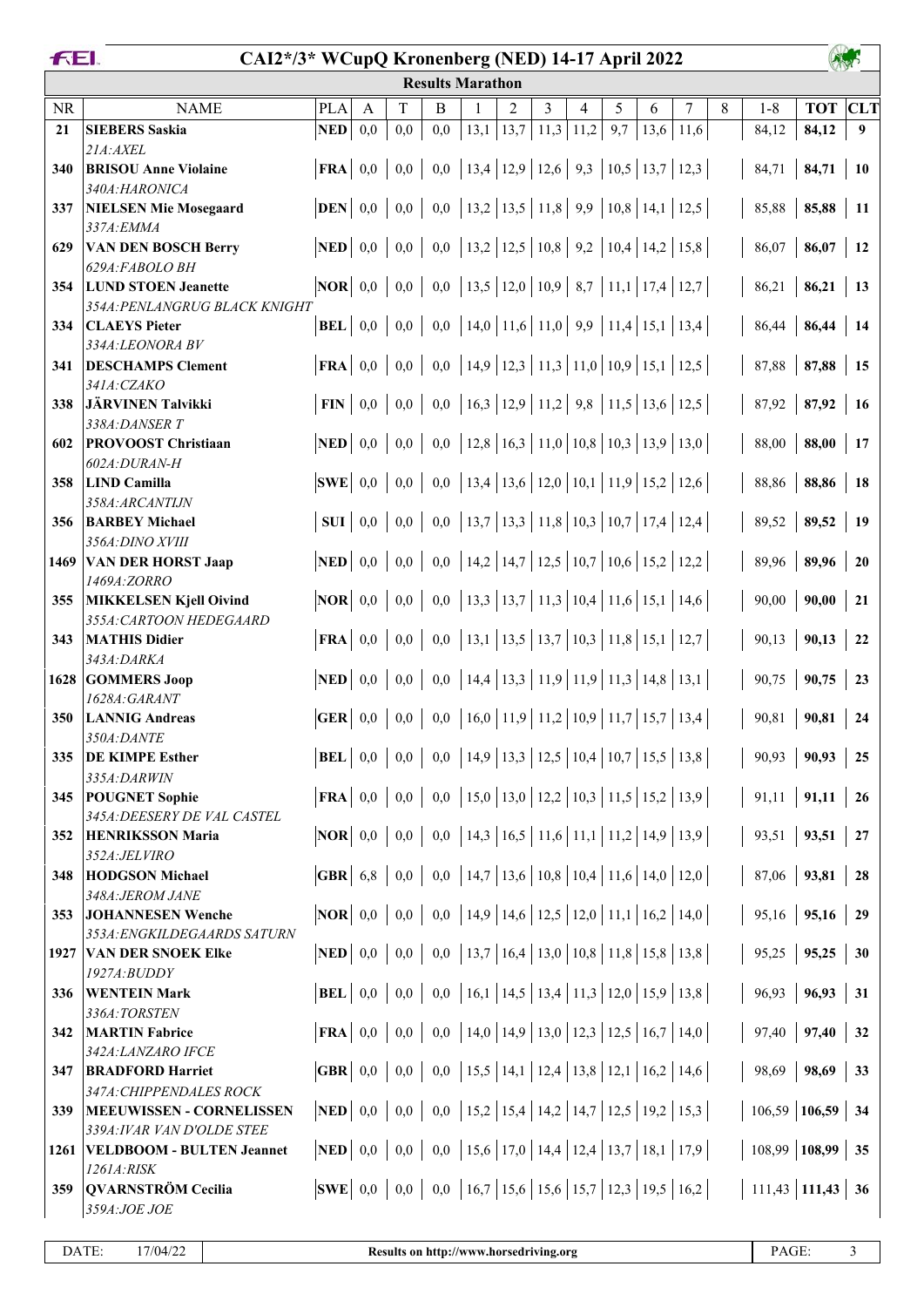|                         | FEI.<br>CAI2*/3* WCupQ Kronenberg (NED) 14-17 April 2022<br><b>Results Marathon</b>                             |                                             |         |                     |                                                                               |  |                                                       |   |   |      |   |                                                       |   |                                    |                        |                                      |
|-------------------------|-----------------------------------------------------------------------------------------------------------------|---------------------------------------------|---------|---------------------|-------------------------------------------------------------------------------|--|-------------------------------------------------------|---|---|------|---|-------------------------------------------------------|---|------------------------------------|------------------------|--------------------------------------|
|                         |                                                                                                                 |                                             |         |                     |                                                                               |  |                                                       |   |   |      |   |                                                       |   |                                    |                        |                                      |
| <b>NR</b>               | <b>NAME</b>                                                                                                     | <b>PLA</b>                                  | A       | T                   | B                                                                             |  | 2                                                     | 3 | 4 | 5    | 6 | 7                                                     | 8 | $1 - 8$                            | <b>TOT CLT</b>         |                                      |
|                         | 1461   KARELSE Pieter                                                                                           | <b>NED</b>                                  | 0,0     | 0,0                 | 0,0                                                                           |  |                                                       |   |   |      |   |                                                       |   | 0,00                               | 0.00                   | EL                                   |
|                         | 1461A:FLYNN                                                                                                     |                                             |         |                     |                                                                               |  |                                                       |   |   |      |   |                                                       |   |                                    |                        |                                      |
| 351                     | <b>UNZEITIG Anne</b>                                                                                            |                                             |         |                     | <b>GER</b>   0,0   0,0   0,0   13,9   13,8   12,3                             |  |                                                       |   |   | 10,6 |   |                                                       |   | 50,55                              | 50,55                  | EL                                   |
|                         | 351A: CHARMEUR 434                                                                                              |                                             |         |                     |                                                                               |  |                                                       |   |   |      |   |                                                       |   |                                    |                        |                                      |
| 349                     | <b>WILKINSON Tara</b>                                                                                           |                                             |         |                     | <b>GBR</b>   0,0   0,0   0,0   12,6   13,7   10,7   9,5   10,4   14,4   11,7  |  |                                                       |   |   |      |   |                                                       |   | 83,00                              | $83,00$ EL             |                                      |
|                         | 349A: CRUZE                                                                                                     |                                             |         |                     |                                                                               |  |                                                       |   |   |      |   |                                                       |   |                                    |                        |                                      |
| $\overline{\mathbf{4}}$ | <b>PONY FOUR-IN-HAND 3*</b>                                                                                     |                                             |         |                     |                                                                               |  |                                                       |   |   |      |   |                                                       |   |                                    |                        |                                      |
|                         | 1004 HAMMINK Marijke                                                                                            | $NED$ 0,0                                   |         | 0,0                 |                                                                               |  |                                                       |   |   |      |   | 0,0   13,1   12,6   11,8   10,2   10,2   14,3   13,3  |   | 85,46                              | 85,46                  |                                      |
|                         | 1004E:ROOSENDAAL'S THUNDER - 1004A:BEUKENHOF'S WESLEY - 1004D:PIETJE V.D. KNOLLENTUIN - 1004F:PRONTO            |                                             |         |                     |                                                                               |  |                                                       |   |   |      |   |                                                       |   |                                    |                        |                                      |
|                         | 1482 DE BOER Jan                                                                                                | $\bf NED$ 0.0                               |         | 0,0                 |                                                                               |  | 0,0   15,0   14,1   13,6   10,3   11,2   15,0   13,2  |   |   |      |   |                                                       |   | 92,35                              | 92,35                  |                                      |
|                         | 1482E:TEMPLEDRUID SMIRNOFF - 1482C:SHOREBROOKS HOT 'N SPICEY - 1482B:SHORE BROOKS HOLE IN ONE -                 |                                             |         |                     |                                                                               |  |                                                       |   |   |      |   |                                                       |   |                                    |                        |                                      |
|                         | 1482D: SHOREBROOKS HOT TROPIC                                                                                   |                                             |         |                     |                                                                               |  |                                                       |   |   |      |   |                                                       |   |                                    |                        |                                      |
| 364                     | <b>VANHOENACKER Julien</b>                                                                                      | $\vert$ BEL $\vert$ 0,0 $\vert$ 0,0 $\vert$ |         |                     |                                                                               |  |                                                       |   |   |      |   | 0,0   13,9   15,9   12,5   10,4   10,8   16,0   13,3  |   | 92,82                              | 92,82                  |                                      |
|                         | 364B: RHOSBRENIN HEDYDD - 364A: BLITZ - 364E: VIERHOEK'S JACKSON - 364D: TRIPPEL                                |                                             |         |                     |                                                                               |  |                                                       |   |   |      |   |                                                       |   |                                    |                        |                                      |
| 361                     | <b>BAX</b> Tinne                                                                                                | <b>BEL</b>                                  |         | $0,0 \mid 0,0 \mid$ |                                                                               |  |                                                       |   |   |      |   | 0,0   15,6   14,6   12,7   12,5   11,8   15,9   14,1  |   | 97,08                              | 97,08                  |                                      |
|                         | 361D: VECHTZICHTS CHALLENGER - 361C: VECHTZICHT COMMANCHERO - 361B: CUPPERS SALINERO -                          |                                             |         |                     |                                                                               |  |                                                       |   |   |      |   |                                                       |   |                                    |                        |                                      |
|                         | 361A: BEUKENHOF'S IWAN                                                                                          |                                             |         |                     |                                                                               |  |                                                       |   |   |      |   |                                                       |   |                                    |                        |                                      |
| 362                     | <b>VAN DEN BOSCH Bert</b>                                                                                       |                                             |         |                     | <b>BEL</b>   0,0   0,0   0,0   14,8   15,2   13,0   11,0   12,1   18,1   15,6 |  |                                                       |   |   |      |   |                                                       |   | 99,82                              | 99.82                  | 5                                    |
|                         | 362E: VELVET'S MR MONACO - 362C: MIDDENDORP'S HUMMER - 362A: KASTANJEHOF JIMMY - 362D: ROETSENEST S SANTA<br>FE |                                             |         |                     |                                                                               |  |                                                       |   |   |      |   |                                                       |   |                                    |                        |                                      |
|                         | 1732 VAN DER HAM Joey                                                                                           |                                             |         |                     | <b>NED</b>   0,0   0,0   0,0   16,1   14,3   15,3   12,5   11,4   17,0   13,7 |  |                                                       |   |   |      |   |                                                       |   | $100,11$   100,11   6              |                        |                                      |
|                         | 1732D: MARCUS - 1732C: GOLDEN BOY - 1732E: SAM - 1732F: TEMPLEDRUIDEUROPE SPLASH                                |                                             |         |                     |                                                                               |  |                                                       |   |   |      |   |                                                       |   |                                    |                        |                                      |
|                         | 3121 BEEKHUISZEN Hendrik-Jan                                                                                    | $\bf NED$ 0.0                               |         | 0,0                 |                                                                               |  |                                                       |   |   |      |   | 0,0   17,4   16,9   13,7   13,4   11,8   16,4   14,2  |   | $103,67$ 103,67                    |                        |                                      |
|                         | 3121B: FIRE - 3121D: SNOW - 3121E: STARLIGHT - 3121C: MISTRAL                                                   |                                             |         |                     |                                                                               |  |                                                       |   |   |      |   |                                                       |   |                                    |                        |                                      |
|                         | 1678 LEGEMAAT-VAN BEMMEL Diann NED 0,0                                                                          |                                             |         | 0,0                 |                                                                               |  |                                                       |   |   |      |   | 0,0   15,2   15,1   15,2   16,8   11,9   21,6   16,0  |   | $111,73$   111,73   8              |                        |                                      |
|                         | 1678B:RONDEELS ROYAL BODHI - 1678A:BLACK JACK VON LOGABIRUM - 1678D:SHOWBOY - 1678C:ROZENHOF'S JORDAN           |                                             |         |                     |                                                                               |  |                                                       |   |   |      |   |                                                       |   |                                    |                        |                                      |
| 363                     | <b>VAN DEN OUWELAND Peter</b>                                                                                   | $ {\bf BEL} $ 0,0                           |         | 0,0                 |                                                                               |  |                                                       |   |   |      |   | 0,0   16,1   19,8   16,4   14,7   12,0   19,3   16,3  |   |                                    | $114,60$   114,60   9  |                                      |
|                         | 363B: CARMANA'S EL DIEGO - 363A: ALBRECHTS HOEVE'S ALEX - 363D: HOFSTEE'S PICASSO - 363E: LYWIMAR IMPERIAL      |                                             |         |                     |                                                                               |  |                                                       |   |   |      |   |                                                       |   |                                    |                        |                                      |
|                         | 2133 LIMPENS Rene                                                                                               | NED                                         | $0.0\,$ | 0,0                 | 0,0                                                                           |  |                                                       |   |   |      |   | 35,4 15,0 14,2 12,7 12,4 16,0 13,5                    |   | $119,19$ 119,19 10                 |                        |                                      |
|                         | 2133B: CRIMOND ELGAN - 2133F: RIVALDO - 2133E: KANJER - 2133A: BRUINTJE                                         |                                             |         |                     |                                                                               |  |                                                       |   |   |      |   |                                                       |   |                                    |                        |                                      |
|                         | 2025 BRANS Manou                                                                                                | $NED$ 0,0                                   |         | 0,0                 |                                                                               |  |                                                       |   |   |      |   | 0,0   16,3   14,7   14,3   13,5   41,6   17,0   14,5  |   | 131,85   <b>131,85</b>   <b>11</b> |                        |                                      |
|                         | 2025B: CORDIAL'S CARLIN - 2025D: SUNWILLOW SIROCCO - 2025F: ZOMERDIJK'S CRENDOWE - 2025A: BROEKLANDS GLEN       |                                             |         |                     |                                                                               |  |                                                       |   |   |      |   |                                                       |   |                                    |                        |                                      |
|                         | 1781 MULDER Eric                                                                                                |                                             |         |                     | <b>NED</b>   0,0   0,0   0,0   20,6   18,6   16,2   15,6   12,7   21,4   19,5 |  |                                                       |   |   |      |   |                                                       |   |                                    | $124,56$   124,56   EL |                                      |
|                         | 1781B: ASI KANDIA - 1781A: AERINGUR KANDIA - 1781D: DALMANN KANDIA - 1781E: ZOZO NASKUR KANDIA                  |                                             |         |                     |                                                                               |  |                                                       |   |   |      |   |                                                       |   |                                    |                        |                                      |
| 5                       | PONY PAIR 3*                                                                                                    |                                             |         |                     |                                                                               |  |                                                       |   |   |      |   |                                                       |   |                                    |                        |                                      |
| 389                     | <b>FLOBBE Sietske</b>                                                                                           | $\bf NED$ 0.0                               |         | 0,0                 |                                                                               |  | $0,0$   12,3   12,2   10,3   9,4   10,6   13,0   12,3 |   |   |      |   |                                                       |   | 80,19                              | 80,19                  | -1                                   |
|                         | 389A: BROWNSTABLES ULTIMO BOSS - 389B: HIJKER FOREST CHICO                                                      |                                             |         |                     |                                                                               |  |                                                       |   |   |      |   |                                                       |   |                                    |                        |                                      |
|                         | 3053 VAN DE BUNT Melanie                                                                                        |                                             |         |                     |                                                                               |  |                                                       |   |   |      |   | $0,0$   12,3   12,3   10,5   9,3   10,9   13,4   12,1 |   | 80,81                              | 80,81                  | $\sqrt{2}$                           |
|                         | 3053C: ZUIDHOEVE'S HENZEL - 3053B: TUMTUM                                                                       |                                             |         |                     |                                                                               |  |                                                       |   |   |      |   |                                                       |   |                                    |                        |                                      |
|                         | 1988 HENDRIKS Cas                                                                                               |                                             |         |                     | <b>NED</b>   0,0   0,0   0,0   13,2   11,9   11,1   9,2   11,1   14,0   12,0  |  |                                                       |   |   |      |   |                                                       |   | 82,40                              | 82,40                  | $\overline{\mathbf{3}}$              |
|                         | 1988A: JIP - 1988C: SUNSTAR'S CLOUD                                                                             |                                             |         |                     |                                                                               |  |                                                       |   |   |      |   |                                                       |   |                                    |                        |                                      |
| 368                     | <b>BRECHTKEN Antonia</b>                                                                                        |                                             |         |                     | <b>GER</b>   0,0   0,0   0,0   13,9   13,1   11,6   9,8   11,8   15,2   12,6  |  |                                                       |   |   |      |   |                                                       |   |                                    | $87,88$   87,88        | $\overline{\bf{4}}$                  |
|                         | 368A: DUNCAN JACK - 368B: NEBO POLLYANNA                                                                        |                                             |         |                     |                                                                               |  |                                                       |   |   |      |   |                                                       |   |                                    |                        |                                      |
|                         | 4169 COUWENBERG Sam                                                                                             |                                             |         |                     | <b>NED</b>   0,0   0,0   0,0   13,7   13,3   11,4   9,6   11,4   15,4   13,2  |  |                                                       |   |   |      |   |                                                       |   | 87,92                              | 87,92                  | $\overline{5}$                       |
|                         | 4169A: GREESKAMP COBUS - 4169B: NEBUS ROWAN                                                                     |                                             |         |                     |                                                                               |  |                                                       |   |   |      |   |                                                       |   |                                    |                        |                                      |
|                         | 1768 VAN DER ENDE Nathalie                                                                                      |                                             |         |                     | <b>NED</b>   0,0   0,0   0,0   14,5   12,7   11,5   10,3   10,9   16,2   12,2 |  |                                                       |   |   |      |   |                                                       |   | 88,39                              | 88,39                  | - 6                                  |
|                         | 1768A: MISCHA - 1768C: STERRENHOF'S ROXY                                                                        |                                             |         |                     |                                                                               |  |                                                       |   |   |      |   |                                                       |   |                                    |                        |                                      |
|                         | 3284 CREMERS Anneke G E M                                                                                       |                                             |         |                     | <b>NED</b>   0,0   0,0   0,0   18,5   12,0   10,9   10,6   10,6   15,3   13,0 |  |                                                       |   |   |      |   |                                                       |   | 90,72                              | 90,72                  | $\overline{7}$                       |
|                         | 3284A: BUDIMAN V.D. WITTEHOEVE - 3284B: KAYAN                                                                   |                                             |         |                     |                                                                               |  |                                                       |   |   |      |   |                                                       |   |                                    |                        |                                      |
| 365                     | <b>VAN DEN BROECK Pieter</b>                                                                                    |                                             |         |                     | <b>BEL</b>   0,0   0,0   0,0   14,0   14,2   12,4   10,9   11,5   16,6   13,2 |  |                                                       |   |   |      |   |                                                       |   |                                    | $92,86$   92,86        | $\begin{array}{c} \circ \end{array}$ |
|                         | 365A: HEIDEWINDE'S PARELLI - 365C: ZANDBERG'S JOB                                                               |                                             |         |                     |                                                                               |  |                                                       |   |   |      |   |                                                       |   |                                    |                        |                                      |
| 372                     | <b>STRÖMBERG Marika</b>                                                                                         |                                             |         |                     | <b>SWE</b>   0,0   0,0   0,0   14,8   13,9   12,6   10,8   11,5   15,7   13,7 |  |                                                       |   |   |      |   |                                                       |   | 93,06                              | 93,06                  | 9                                    |
|                         | 372B: EXACT - 372C: PUSERS MAZARIN                                                                              |                                             |         |                     |                                                                               |  |                                                       |   |   |      |   |                                                       |   |                                    |                        |                                      |
| 369                     | <b>JEURINK Rene</b>                                                                                             |                                             |         |                     | <b>GER</b>   0,0   0,0   0,0   14,3   13,8   13,1   10,3   12,1   16,5   13,7 |  |                                                       |   |   |      |   |                                                       |   | 93,83                              | 93,83                  | $\vert$ 10                           |
|                         | 369C: THREE-STARS - 369A: CELANO TG                                                                             |                                             |         |                     |                                                                               |  |                                                       |   |   |      |   |                                                       |   |                                    |                        |                                      |
|                         | 367 SNOW Averina                                                                                                |                                             |         |                     | <b>GBR</b>   0,0   0,0   0,0   15,6   13,2   16,4   11,1   11,7   17,3   13,6 |  |                                                       |   |   |      |   |                                                       |   | 98,96                              | 98,96                  | -11                                  |
|                         | 367B: MENAI LONE RANGER 71028 - 367A: CAPITOLA MR HOUDINI                                                       |                                             |         |                     |                                                                               |  |                                                       |   |   |      |   |                                                       |   |                                    |                        |                                      |
|                         | DATE:<br>17/04/22                                                                                               |                                             |         |                     | Results on http://www.horsedriving.org                                        |  |                                                       |   |   |      |   |                                                       |   | PAGE:                              |                        | 4                                    |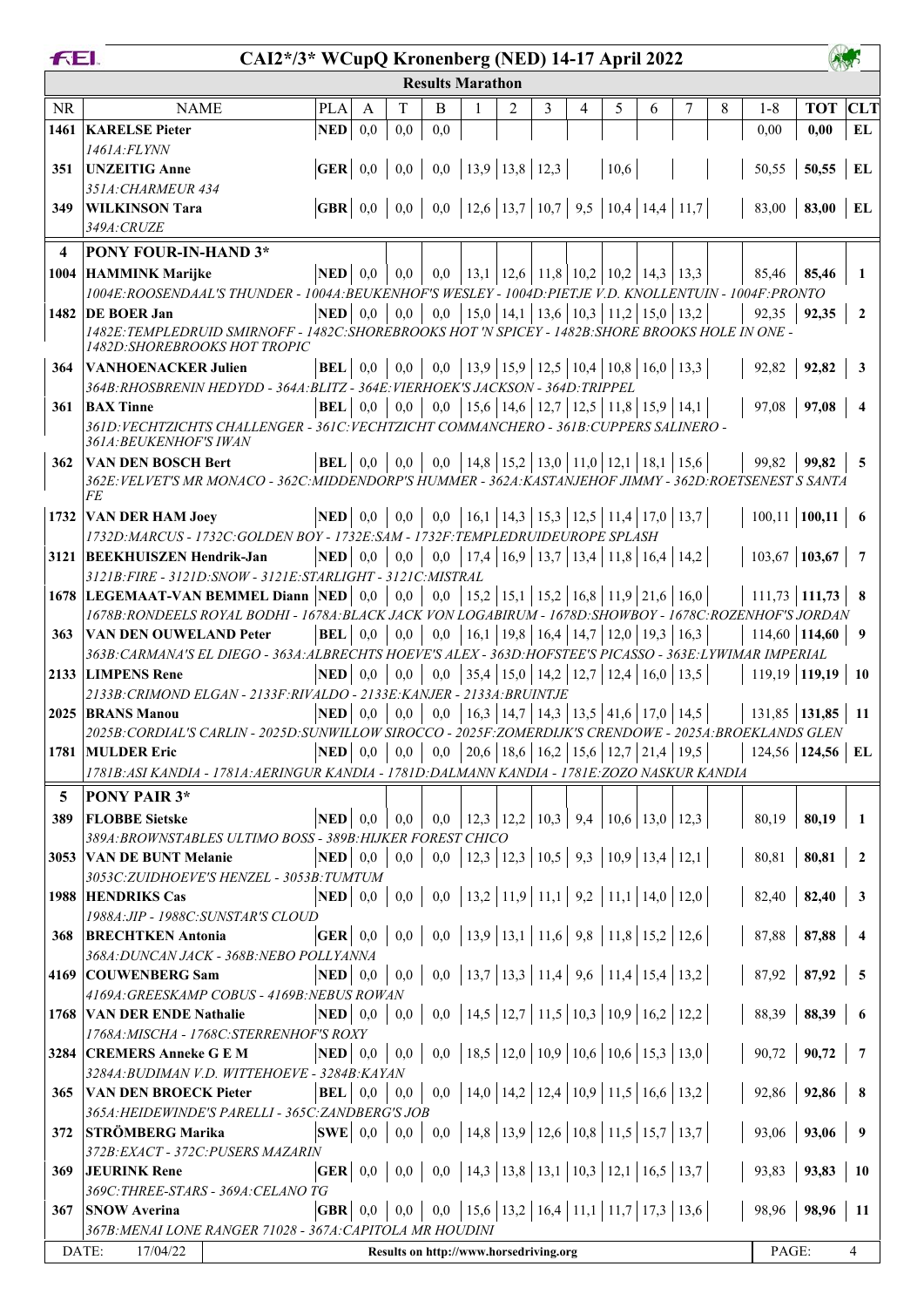| <b>Results Marathon</b><br><b>TOT</b> CLT<br><b>NR</b><br><b>PLA</b><br>T<br>5<br>8<br><b>NAME</b><br>B<br>2<br>3<br>7<br>$1 - 8$<br>4<br>6<br>A<br>$15,4$   14,6  <br>12,8<br>0,0<br>0,0<br>13,0<br>12,4<br>20,2<br>14,8<br>102,97<br>102,97<br><b>VERHAEGE Johan</b><br><b>BEL</b><br>0,0<br>12<br>366<br>366E: SPIKE D - 366C: RUSSEL<br>$\vert 35,4 \vert 14,0 \vert 13,2 \vert 12,3 \vert 11,8 \vert 16,2 \vert 13,8 \vert$<br>$\mathbf{GER} \mid 0.0$<br>0,0<br>$_{0,0}$<br>$116,60$ 116,60 13<br><b>SEITZ Thomas</b><br>370<br>370B: MARY LEE 4 - 370C: MELINA<br> 36,9 16,3 14,2 12,6 14,4 24,8 15,4 <br>$134,57$ 134,57 14<br>$ {\bf SWE} $ 0.0<br>0,0<br>0,0<br><b>FROST Gunlög</b><br>371<br>371C: KILLEVIPPEN - 371A: ABRAKADABRA<br>0,0   14,6   13,0   11,5   12,1   11,6   16,9   14,1  <br>93,72   93,72   EL<br>$\bf NED$ 0,0<br>0,0<br>1900 LIEBREGTS Kees<br>1900B: KOLSTEIN'S JAMES - 1900A: COELENHAGE'S PENTERMAN<br>PONY SINGLE 3*<br>6<br>$\bf NED$ 0.0<br> 11,6 10,6 10,2 8,1<br>3662<br><b>JANSSEN Brent</b><br>0,0<br>0,0<br>$\vert 10,7 \vert 13,3 \vert 12,4 \vert$<br>76,78<br>76,78<br>-1<br>3662A: REGINA'S HIELKE<br>$\vert 12,8 \vert 11,1 \vert 10,5 \vert 8,4 \vert 10,2 \vert 13,1 \vert 11,6$<br>$\overline{\textbf{GER}} \mid 0.0$<br>0,0<br>0,0<br>77,75<br>77,75<br><b>BERLAGE Katja</b><br>375<br>$\overline{2}$<br>375A: NORDSTERN'S STOERTEBECKER<br>  12,8   11,3   10,2   8,3   10,3   13,0   12,4<br>$ {\bf SWE} $ 0,0<br>0,0<br>0,0<br>78,17<br>78,17<br>$\overline{\mathbf{3}}$<br>387<br><b>HERNER Johan</b><br>387A:STORTEBEKERS BIG CRACKER<br>0,0   12,0   11,3   10,7   8,4   10,7   13,2   11,9  <br>$\mathbf{GER} \mid 0,0$<br>78,19<br>78,19<br>0,0<br><b>SCHETTLER Karolin</b><br>378<br>$\overline{4}$ |
|-------------------------------------------------------------------------------------------------------------------------------------------------------------------------------------------------------------------------------------------------------------------------------------------------------------------------------------------------------------------------------------------------------------------------------------------------------------------------------------------------------------------------------------------------------------------------------------------------------------------------------------------------------------------------------------------------------------------------------------------------------------------------------------------------------------------------------------------------------------------------------------------------------------------------------------------------------------------------------------------------------------------------------------------------------------------------------------------------------------------------------------------------------------------------------------------------------------------------------------------------------------------------------------------------------------------------------------------------------------------------------------------------------------------------------------------------------------------------------------------------------------------------------------------------------------------------------------------------------------------------------------------------------------------------------------------------------------------------------------------------------------------|
|                                                                                                                                                                                                                                                                                                                                                                                                                                                                                                                                                                                                                                                                                                                                                                                                                                                                                                                                                                                                                                                                                                                                                                                                                                                                                                                                                                                                                                                                                                                                                                                                                                                                                                                                                                   |
|                                                                                                                                                                                                                                                                                                                                                                                                                                                                                                                                                                                                                                                                                                                                                                                                                                                                                                                                                                                                                                                                                                                                                                                                                                                                                                                                                                                                                                                                                                                                                                                                                                                                                                                                                                   |
|                                                                                                                                                                                                                                                                                                                                                                                                                                                                                                                                                                                                                                                                                                                                                                                                                                                                                                                                                                                                                                                                                                                                                                                                                                                                                                                                                                                                                                                                                                                                                                                                                                                                                                                                                                   |
|                                                                                                                                                                                                                                                                                                                                                                                                                                                                                                                                                                                                                                                                                                                                                                                                                                                                                                                                                                                                                                                                                                                                                                                                                                                                                                                                                                                                                                                                                                                                                                                                                                                                                                                                                                   |
|                                                                                                                                                                                                                                                                                                                                                                                                                                                                                                                                                                                                                                                                                                                                                                                                                                                                                                                                                                                                                                                                                                                                                                                                                                                                                                                                                                                                                                                                                                                                                                                                                                                                                                                                                                   |
|                                                                                                                                                                                                                                                                                                                                                                                                                                                                                                                                                                                                                                                                                                                                                                                                                                                                                                                                                                                                                                                                                                                                                                                                                                                                                                                                                                                                                                                                                                                                                                                                                                                                                                                                                                   |
|                                                                                                                                                                                                                                                                                                                                                                                                                                                                                                                                                                                                                                                                                                                                                                                                                                                                                                                                                                                                                                                                                                                                                                                                                                                                                                                                                                                                                                                                                                                                                                                                                                                                                                                                                                   |
|                                                                                                                                                                                                                                                                                                                                                                                                                                                                                                                                                                                                                                                                                                                                                                                                                                                                                                                                                                                                                                                                                                                                                                                                                                                                                                                                                                                                                                                                                                                                                                                                                                                                                                                                                                   |
|                                                                                                                                                                                                                                                                                                                                                                                                                                                                                                                                                                                                                                                                                                                                                                                                                                                                                                                                                                                                                                                                                                                                                                                                                                                                                                                                                                                                                                                                                                                                                                                                                                                                                                                                                                   |
|                                                                                                                                                                                                                                                                                                                                                                                                                                                                                                                                                                                                                                                                                                                                                                                                                                                                                                                                                                                                                                                                                                                                                                                                                                                                                                                                                                                                                                                                                                                                                                                                                                                                                                                                                                   |
|                                                                                                                                                                                                                                                                                                                                                                                                                                                                                                                                                                                                                                                                                                                                                                                                                                                                                                                                                                                                                                                                                                                                                                                                                                                                                                                                                                                                                                                                                                                                                                                                                                                                                                                                                                   |
|                                                                                                                                                                                                                                                                                                                                                                                                                                                                                                                                                                                                                                                                                                                                                                                                                                                                                                                                                                                                                                                                                                                                                                                                                                                                                                                                                                                                                                                                                                                                                                                                                                                                                                                                                                   |
|                                                                                                                                                                                                                                                                                                                                                                                                                                                                                                                                                                                                                                                                                                                                                                                                                                                                                                                                                                                                                                                                                                                                                                                                                                                                                                                                                                                                                                                                                                                                                                                                                                                                                                                                                                   |
|                                                                                                                                                                                                                                                                                                                                                                                                                                                                                                                                                                                                                                                                                                                                                                                                                                                                                                                                                                                                                                                                                                                                                                                                                                                                                                                                                                                                                                                                                                                                                                                                                                                                                                                                                                   |
|                                                                                                                                                                                                                                                                                                                                                                                                                                                                                                                                                                                                                                                                                                                                                                                                                                                                                                                                                                                                                                                                                                                                                                                                                                                                                                                                                                                                                                                                                                                                                                                                                                                                                                                                                                   |
|                                                                                                                                                                                                                                                                                                                                                                                                                                                                                                                                                                                                                                                                                                                                                                                                                                                                                                                                                                                                                                                                                                                                                                                                                                                                                                                                                                                                                                                                                                                                                                                                                                                                                                                                                                   |
| 378A:RICARDO                                                                                                                                                                                                                                                                                                                                                                                                                                                                                                                                                                                                                                                                                                                                                                                                                                                                                                                                                                                                                                                                                                                                                                                                                                                                                                                                                                                                                                                                                                                                                                                                                                                                                                                                                      |
| $0,0$   12,0   11,8   10,8   9,0   11,0   12,7   11,4<br>$\mathbf{GER} \mid 0,0$<br>0,0<br>78,74<br>78,74<br><b>WINTGENS Jörn</b><br>$\overline{\phantom{0}}$<br>379                                                                                                                                                                                                                                                                                                                                                                                                                                                                                                                                                                                                                                                                                                                                                                                                                                                                                                                                                                                                                                                                                                                                                                                                                                                                                                                                                                                                                                                                                                                                                                                              |
| 379A:JISKA                                                                                                                                                                                                                                                                                                                                                                                                                                                                                                                                                                                                                                                                                                                                                                                                                                                                                                                                                                                                                                                                                                                                                                                                                                                                                                                                                                                                                                                                                                                                                                                                                                                                                                                                                        |
| $0,0$   11,9   12,6   11,1   8,5   9,5   13,0   12,2<br>SUI<br><b>SCHERRER Cédric</b><br>0,0<br>0,0<br>78,77<br>78,77<br>6<br>384                                                                                                                                                                                                                                                                                                                                                                                                                                                                                                                                                                                                                                                                                                                                                                                                                                                                                                                                                                                                                                                                                                                                                                                                                                                                                                                                                                                                                                                                                                                                                                                                                                 |
| 384A: DONOVAN'S DUSTY<br>$\vert 12,2 \vert 11,7 \vert 10,3 \vert 9,4 \vert 10,0 \vert 13,6 \vert 12,0$<br>0,0<br><b>NED</b><br>0,0<br>0,0<br>79,22<br>79,22<br>$\overline{7}$<br>3297 BOOGAARTS Chantalle                                                                                                                                                                                                                                                                                                                                                                                                                                                                                                                                                                                                                                                                                                                                                                                                                                                                                                                                                                                                                                                                                                                                                                                                                                                                                                                                                                                                                                                                                                                                                         |
| 3297A: KONINKSHOEK DION                                                                                                                                                                                                                                                                                                                                                                                                                                                                                                                                                                                                                                                                                                                                                                                                                                                                                                                                                                                                                                                                                                                                                                                                                                                                                                                                                                                                                                                                                                                                                                                                                                                                                                                                           |
| $\vert 13,2 \vert 12,0 \vert 10,6 \vert 9,0 \vert 10,8 \vert 13,3 \vert 11,5$<br>$_{0,0}$<br><b>SJÖDIN Johny</b><br><b>SWE</b><br>0,0<br>80,39<br>80,39<br>0,0<br>- 8<br><b>390</b>                                                                                                                                                                                                                                                                                                                                                                                                                                                                                                                                                                                                                                                                                                                                                                                                                                                                                                                                                                                                                                                                                                                                                                                                                                                                                                                                                                                                                                                                                                                                                                               |
| 390A: WHY ME                                                                                                                                                                                                                                                                                                                                                                                                                                                                                                                                                                                                                                                                                                                                                                                                                                                                                                                                                                                                                                                                                                                                                                                                                                                                                                                                                                                                                                                                                                                                                                                                                                                                                                                                                      |
| 0,0   12,0   11,4   10,8   9,3   10,5   14,2   14,1  <br>$\bf NED$ 0,0<br>82,31<br>82,31<br>0,0<br>1355 BECKER Melanie<br>$\overline{\mathbf{9}}$                                                                                                                                                                                                                                                                                                                                                                                                                                                                                                                                                                                                                                                                                                                                                                                                                                                                                                                                                                                                                                                                                                                                                                                                                                                                                                                                                                                                                                                                                                                                                                                                                 |
| 1355A: HAVEHOEVE'S FLORIS<br>$0,0$   13,3   11,6   10,8   9,5   10,5   14,5   12,7<br>$\bf NED$ 0,0<br>0,0<br>82,86<br>$82,86$   10<br><b>RADSTAKE Henk</b><br>202                                                                                                                                                                                                                                                                                                                                                                                                                                                                                                                                                                                                                                                                                                                                                                                                                                                                                                                                                                                                                                                                                                                                                                                                                                                                                                                                                                                                                                                                                                                                                                                                |
| 202A: DE BEKELAAR'S ROMERO                                                                                                                                                                                                                                                                                                                                                                                                                                                                                                                                                                                                                                                                                                                                                                                                                                                                                                                                                                                                                                                                                                                                                                                                                                                                                                                                                                                                                                                                                                                                                                                                                                                                                                                                        |
| 0,0   14,4   12,0   11,3   9,0   10,3   13,7   12,3<br>$\textbf{FIN} \mid 0.0$<br>83,04<br><b>TAKKINEN Raisa</b><br>0,0<br>83,04<br>373<br>-11                                                                                                                                                                                                                                                                                                                                                                                                                                                                                                                                                                                                                                                                                                                                                                                                                                                                                                                                                                                                                                                                                                                                                                                                                                                                                                                                                                                                                                                                                                                                                                                                                    |
| 373A: KOOIHUSTER HARRO                                                                                                                                                                                                                                                                                                                                                                                                                                                                                                                                                                                                                                                                                                                                                                                                                                                                                                                                                                                                                                                                                                                                                                                                                                                                                                                                                                                                                                                                                                                                                                                                                                                                                                                                            |
| $0,0$   12,5   11,5   10,8   8,9   11,0   15,6   12,9<br>0,0<br>3705 PROVOOST Renate<br>$\mathbf{NED} \mid 0,0$<br>83,19<br>83,19<br>$\vert$ 12                                                                                                                                                                                                                                                                                                                                                                                                                                                                                                                                                                                                                                                                                                                                                                                                                                                                                                                                                                                                                                                                                                                                                                                                                                                                                                                                                                                                                                                                                                                                                                                                                   |
| 3705A: QUIBUS                                                                                                                                                                                                                                                                                                                                                                                                                                                                                                                                                                                                                                                                                                                                                                                                                                                                                                                                                                                                                                                                                                                                                                                                                                                                                                                                                                                                                                                                                                                                                                                                                                                                                                                                                     |
| $0,0$   13,7   12,5   13,5   9,7   10,9   14,0   11,6<br>85,89<br>$85,89$   13<br><b>HALLASCH Monika</b><br>376<br>376A: GOLDEN BRANDY                                                                                                                                                                                                                                                                                                                                                                                                                                                                                                                                                                                                                                                                                                                                                                                                                                                                                                                                                                                                                                                                                                                                                                                                                                                                                                                                                                                                                                                                                                                                                                                                                            |
| $NED$ 0,0<br>0,0<br>86,24<br>$86,24$   14<br>4178 WILLEMSEN Marije                                                                                                                                                                                                                                                                                                                                                                                                                                                                                                                                                                                                                                                                                                                                                                                                                                                                                                                                                                                                                                                                                                                                                                                                                                                                                                                                                                                                                                                                                                                                                                                                                                                                                                |
| 4178A: DE GOEDE REE'S ELEGANT                                                                                                                                                                                                                                                                                                                                                                                                                                                                                                                                                                                                                                                                                                                                                                                                                                                                                                                                                                                                                                                                                                                                                                                                                                                                                                                                                                                                                                                                                                                                                                                                                                                                                                                                     |
| 0,0   12,5   13,2   11,0   11,4   10,6   15,3   12,6  <br><b>SUI</b>   $0,0$   $0,0$  <br>$86,60$   15<br>86,60<br><b>BERTHER Linus</b><br>381                                                                                                                                                                                                                                                                                                                                                                                                                                                                                                                                                                                                                                                                                                                                                                                                                                                                                                                                                                                                                                                                                                                                                                                                                                                                                                                                                                                                                                                                                                                                                                                                                    |
| 381A:DE NIRA                                                                                                                                                                                                                                                                                                                                                                                                                                                                                                                                                                                                                                                                                                                                                                                                                                                                                                                                                                                                                                                                                                                                                                                                                                                                                                                                                                                                                                                                                                                                                                                                                                                                                                                                                      |
| 0,0   13,3   13,0   12,7   10,2   10,0   14,8   12,9  <br><b>BÜTIKOFER Vera</b><br>$SUI \mid 0,0$<br>86,74<br>$86,74$ 16<br>0,0<br>382<br>382A:MC QUEEN                                                                                                                                                                                                                                                                                                                                                                                                                                                                                                                                                                                                                                                                                                                                                                                                                                                                                                                                                                                                                                                                                                                                                                                                                                                                                                                                                                                                                                                                                                                                                                                                           |
| 0,0   13,2   12,1   11,3   10,1   11,8   14,9   13,9  <br>$\bf NED$ 0,0<br>0,0<br>$87,14$   87,14   17<br><b>VAN 'T VELD Marloes</b><br>3964                                                                                                                                                                                                                                                                                                                                                                                                                                                                                                                                                                                                                                                                                                                                                                                                                                                                                                                                                                                                                                                                                                                                                                                                                                                                                                                                                                                                                                                                                                                                                                                                                      |
| 3964A: NEBO DELMIE                                                                                                                                                                                                                                                                                                                                                                                                                                                                                                                                                                                                                                                                                                                                                                                                                                                                                                                                                                                                                                                                                                                                                                                                                                                                                                                                                                                                                                                                                                                                                                                                                                                                                                                                                |
| 0,0   16,0   13,6   11,7   10,5   10,7   13,9   12,2  <br>$ $ FRA $ $ 0,0 $ $<br>$88,45$ 18<br>0,0<br>88,45<br><b>CHRISTMANN Anna</b><br>374                                                                                                                                                                                                                                                                                                                                                                                                                                                                                                                                                                                                                                                                                                                                                                                                                                                                                                                                                                                                                                                                                                                                                                                                                                                                                                                                                                                                                                                                                                                                                                                                                      |
| 374B: UNIC EYE D'IHIA                                                                                                                                                                                                                                                                                                                                                                                                                                                                                                                                                                                                                                                                                                                                                                                                                                                                                                                                                                                                                                                                                                                                                                                                                                                                                                                                                                                                                                                                                                                                                                                                                                                                                                                                             |
| <b>NED</b>   0,0   0,0   0,0   12,0   14,1   13,9   9,6   11,8   16,1   13,4  <br>$90,76$   90,76   19<br><b>VAN MEERTEN Lisanne</b><br>3910                                                                                                                                                                                                                                                                                                                                                                                                                                                                                                                                                                                                                                                                                                                                                                                                                                                                                                                                                                                                                                                                                                                                                                                                                                                                                                                                                                                                                                                                                                                                                                                                                      |
| 3910A:JUSTINE<br>0,0   13,7   12,6   12,1   11,8   11,3   15,7   14,3  <br>$ {\rm SWE} $ 0,0 0,0<br>$91,57$   $91,57$   20<br><b>CARLBERG Johanna</b><br>385                                                                                                                                                                                                                                                                                                                                                                                                                                                                                                                                                                                                                                                                                                                                                                                                                                                                                                                                                                                                                                                                                                                                                                                                                                                                                                                                                                                                                                                                                                                                                                                                      |
| 385A: REPHARTOX MAYSUN                                                                                                                                                                                                                                                                                                                                                                                                                                                                                                                                                                                                                                                                                                                                                                                                                                                                                                                                                                                                                                                                                                                                                                                                                                                                                                                                                                                                                                                                                                                                                                                                                                                                                                                                            |
| 0,0   17,0   14,2   12,2   10,1   11,5   14,9   12,9  <br>$SUI$ 0,0<br>0,0<br>92,68<br>92,68<br><b>HUSER Karin</b><br>21<br>383                                                                                                                                                                                                                                                                                                                                                                                                                                                                                                                                                                                                                                                                                                                                                                                                                                                                                                                                                                                                                                                                                                                                                                                                                                                                                                                                                                                                                                                                                                                                                                                                                                   |
| 383A: JOLIE BABU                                                                                                                                                                                                                                                                                                                                                                                                                                                                                                                                                                                                                                                                                                                                                                                                                                                                                                                                                                                                                                                                                                                                                                                                                                                                                                                                                                                                                                                                                                                                                                                                                                                                                                                                                  |
| 0,0   14,6   14,7   12,8   11,3   12,3   15,0   13,4  <br>$\bf NED$ 0,0<br>0,0<br>93,97<br>93,97<br>2016 MEULENDIJK Wilma<br>22                                                                                                                                                                                                                                                                                                                                                                                                                                                                                                                                                                                                                                                                                                                                                                                                                                                                                                                                                                                                                                                                                                                                                                                                                                                                                                                                                                                                                                                                                                                                                                                                                                   |
| 2016A: WICKED BRAVEHEART<br><b>SWE</b>   0,0   0,0   0,0   14,1   16,1   15,1   10,5   12,2   15,1   12,1  <br>$95,27$   95,27   23<br><b>SJÖDIN Lida</b><br>391                                                                                                                                                                                                                                                                                                                                                                                                                                                                                                                                                                                                                                                                                                                                                                                                                                                                                                                                                                                                                                                                                                                                                                                                                                                                                                                                                                                                                                                                                                                                                                                                  |
| 391A:LA PERLA                                                                                                                                                                                                                                                                                                                                                                                                                                                                                                                                                                                                                                                                                                                                                                                                                                                                                                                                                                                                                                                                                                                                                                                                                                                                                                                                                                                                                                                                                                                                                                                                                                                                                                                                                     |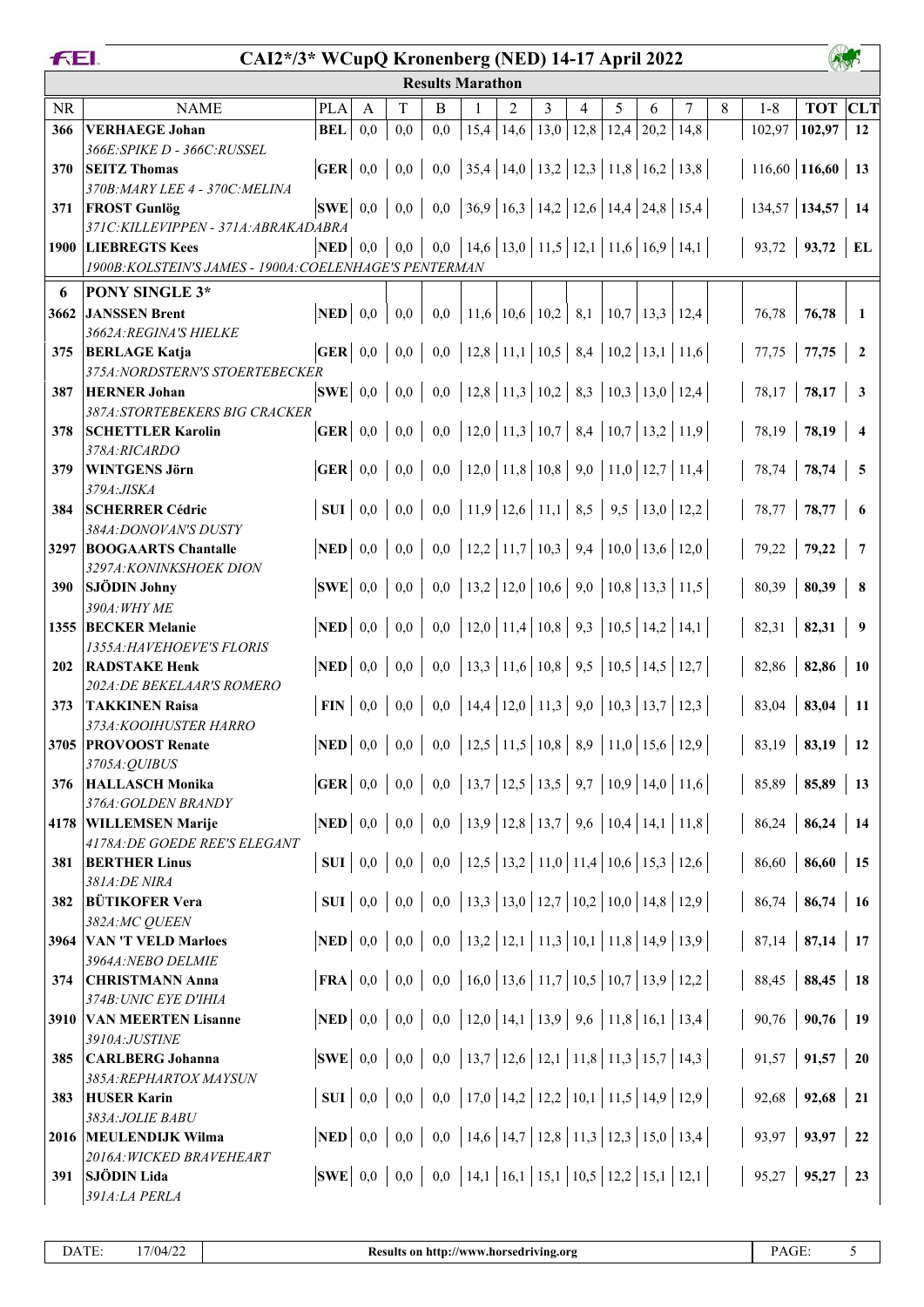|             | FEI.<br>CAI2*/3* WCupQ Kronenberg (NED) 14-17 April 2022<br><b>Results Marathon</b>                |                                                  |              |              |                                                                                            |      |      |                                          |                                                |      |                      |                      |   |                    |                            |                     |
|-------------|----------------------------------------------------------------------------------------------------|--------------------------------------------------|--------------|--------------|--------------------------------------------------------------------------------------------|------|------|------------------------------------------|------------------------------------------------|------|----------------------|----------------------|---|--------------------|----------------------------|---------------------|
|             |                                                                                                    |                                                  |              |              |                                                                                            |      |      |                                          |                                                |      |                      |                      |   |                    |                            |                     |
| <b>NR</b>   | <b>NAME</b>                                                                                        | <b>PLA</b>                                       | $\mathbf{A}$ | T            | B                                                                                          |      | 2    | 3                                        | 4                                              | 5    | 6                    | 7                    | 8 | $1 - 8$            | <b>TOT</b> CLT             |                     |
| 388         | <b>PETERSSON Pia</b>                                                                               | SWE                                              | 0,0          | 0,0          | 0,0                                                                                        | 16,5 | 13,7 |                                          | 12,8   16,0                                    | 12,7 | 20,7                 | 14,8                 |   |                    | $107,22$   107,22          | 24                  |
|             | 388A: POWER MAGIC                                                                                  |                                                  |              |              |                                                                                            |      |      |                                          |                                                |      |                      |                      |   |                    |                            |                     |
| 380         | <b>LANDE Simon</b>                                                                                 | $\vert$ NOR $\vert$ 0,0 $\vert$                  |              | 0,0          | 2,5                                                                                        |      |      |                                          | 14,8   13,7   34,8   10,0   11,5   15,6   13,2 |      |                      |                      |   | $113,64$ 116,14 25 |                            |                     |
|             | 380A: DALBYS MAISOL                                                                                |                                                  |              |              |                                                                                            |      |      |                                          |                                                |      |                      |                      |   |                    |                            |                     |
| 386         | <b>GUSTAVSSON Emma</b>                                                                             | $ SWE $ 0,0                                      |              |              | $0,0$   $0,0$   12,9                                                                       |      |      |                                          |                                                |      |                      |                      |   |                    | 12,86   12,86   RE         |                     |
|             | 386A:ARTEMIS                                                                                       |                                                  |              |              |                                                                                            |      |      |                                          |                                                |      |                      |                      |   |                    |                            |                     |
| 7           | <b>HORSE FOUR-IN-HAND 2*</b>                                                                       |                                                  |              |              |                                                                                            |      |      |                                          |                                                |      |                      |                      |   |                    |                            |                     |
| 392         | <b>MEIER Daniel</b>                                                                                | $SUI$ 0,0                                        |              | 0,0          | 0,0                                                                                        |      |      | $\vert 68,3 \vert 21,0 \vert 44,8 \vert$ |                                                |      |                      | $16,3$   29,6   18,6 |   |                    | $198,52$ 198,52            | 1                   |
|             | 392D:ROSALIE SV - 392B:DARLING SV - 392E:STELLA DU MARAIS - 392C:HEAVEN SV                         |                                                  |              |              |                                                                                            |      |      |                                          |                                                |      |                      |                      |   |                    |                            |                     |
| 8           | <b>HORSE PAIR 2*</b>                                                                               |                                                  |              |              |                                                                                            |      |      |                                          |                                                |      |                      |                      |   |                    |                            |                     |
| 395         | <b>ROHAUT Loic</b>                                                                                 | $\mathbf{FRA} \mid 0,0$                          |              | 0,0          | 0,0                                                                                        |      |      | 14,2 15,5 13,4                           |                                                |      |                      | $12,6$ 15,0 13,4     |   | 84,03              | 84,03                      |                     |
|             | 395B: NESTOR VAN DE VARENVELDEN - 395A: JERKE KADO VAN HET HUNZED                                  |                                                  |              |              |                                                                                            |      |      |                                          |                                                |      |                      |                      |   |                    |                            |                     |
|             | 1742 KRAMER Wybe                                                                                   | $\bf NED$ 0,0                                    |              | 0,0          | 0,0                                                                                        |      |      | 13,6   13,2   12,5                       |                                                |      |                      | $10,7$ 19,3 15,5     |   | 84,70              | 84,70                      | $\mathbf{2}$        |
| 393         | 1742A: DEMPSY JUSTIN - 1742B: MARSHYLAND'S ALEX<br><b>CORNELIS Philip</b>                          | $BEL$ 0,0                                        |              | 0,0          |                                                                                            |      |      | $0,0$   16,0   16,9   13,1               |                                                |      |                      | $12,1$   19,8   15,5 |   | 93,38              | 93,38                      | 3                   |
|             | 393A: FREDERIK-JANE - 393B: GOED GAON                                                              |                                                  |              |              |                                                                                            |      |      |                                          |                                                |      |                      |                      |   |                    |                            |                     |
| 40          | <b>HOENS Hans</b>                                                                                  | $\bf NED$ 0,0                                    |              | 0,0          | 0,0                                                                                        |      |      | 16,6 16,3 17,4                           |                                                |      |                      | $12,2$   18,5   15,4 |   | 96,39              | 96,39                      | $\overline{\bf{4}}$ |
|             | 40B:ZAZOU - 40A:BENTLY                                                                             |                                                  |              |              |                                                                                            |      |      |                                          |                                                |      |                      |                      |   |                    |                            |                     |
| 394         | <b>DE BRABANDER Bert</b>                                                                           | $ {\bf BEL} $ 0,0                                |              | 0,0          | 0,0                                                                                        |      |      | 16,7 14,6 13,1                           |                                                |      |                      | $14,2$ 20,0 36,8     |   |                    | $115,50$ 115,50 5          |                     |
|             | 394A: DRIEKUS S VD ROZEHOEVE - 394B: KOLIBRI VAN T HOOGE                                           |                                                  |              |              |                                                                                            |      |      |                                          |                                                |      |                      |                      |   |                    |                            |                     |
| 396         | <b>OLIVIER Ian</b>                                                                                 | $\mathbf{RSA} \mid 0,0$                          |              | 0,0          |                                                                                            |      |      | $0,0$   32,9   26,1   21,8               |                                                |      |                      | $17,1$ 22,2 25,0     |   |                    | $144,98$ 144,98 6          |                     |
|             | 396A:FABIAN - 396B:FERNANDO                                                                        |                                                  |              |              |                                                                                            |      |      |                                          |                                                |      |                      |                      |   |                    |                            |                     |
| 9           | <b>HORSE SINGLE 2*</b>                                                                             |                                                  |              |              |                                                                                            |      |      |                                          |                                                |      |                      |                      |   |                    |                            |                     |
| 1987        | <b>ZEEGERS</b> Peter                                                                               | $\bf NED$ 0,0                                    |              | 0,0          | 0,0                                                                                        |      |      | 12,6   12,6   11,9                       |                                                |      | $10,5$   14,7   12,8 |                      |   | 75,20              | 75,20                      |                     |
| 397         | 1987A: CANITA<br><b>PETERSEN Kasper</b>                                                            | $DEN$ 0,0                                        |              | 0,0          |                                                                                            |      |      | $0,0$   12,2   12,2   13,1               |                                                |      |                      | $11,1$   14,3   12,6 |   | 75,43              | 75,43                      | $\mathbf{2}$        |
|             | 397A: KP'S SURPRISE OF DORNIK                                                                      |                                                  |              |              |                                                                                            |      |      |                                          |                                                |      |                      |                      |   |                    |                            |                     |
| 402         | <b>BARBEY Michael</b>                                                                              | $SUI$ 0,0                                        |              | 0,0          |                                                                                            |      |      | $0,0$   14,4   13,9   12,3               |                                                |      |                      | $11,1$   14,7   12,9 |   | 79,43              | 79,43                      | 3                   |
|             | 402A: DAVINCI DES ARRENEYS                                                                         |                                                  |              |              |                                                                                            |      |      |                                          |                                                |      |                      |                      |   |                    |                            |                     |
| 398         | JÄRVINEN Talvikki                                                                                  | $\textbf{FIN} \mid 0,0$                          |              | 0,0          |                                                                                            |      |      | $0,0$   15,1   14,1   14,0               |                                                |      |                      | $11,2$ 16,6 14,0     |   | 85,07              | 85,07                      |                     |
|             | 398A:KASSANDER                                                                                     |                                                  |              |              |                                                                                            |      |      |                                          |                                                |      |                      |                      |   |                    |                            |                     |
| 406         | <b>HELMUTH Raymond</b>                                                                             |                                                  |              |              | <b>USA</b>   0,0   0,0   0,0   14,6   16,2   13,6                                          |      |      |                                          |                                                |      |                      | $12,4$ 17,7 14,8     |   |                    | $89,18$   89,18            | - 5                 |
|             | 406A:EBONY VDK                                                                                     |                                                  |              |              |                                                                                            |      |      |                                          |                                                |      |                      |                      |   |                    |                            |                     |
| 404         | <b>LARSSON Ake</b>                                                                                 |                                                  |              |              | <b>SWE</b> $\begin{bmatrix} 0,0 & 0,0 & 0,0 \\ 0,0 & 0 & 0.0 \end{bmatrix}$ 19,4 14,9 12,9 |      |      |                                          |                                                |      |                      | 11,7 16,7 14,4       |   |                    | $89,93$   89,93            | - 6                 |
| 405         | 404A: WITTSTEIN 2<br>SÖDERQVIST Karin                                                              | $ SWE $ 0,0                                      |              |              | $0,0$   0,0   15,8   14,1   13,6                                                           |      |      |                                          |                                                |      |                      | 11,1 20,2 16,1       |   |                    | $90,79$   90,79            | $\overline{7}$      |
|             | 405A: SIMPLY BLACK                                                                                 |                                                  |              |              |                                                                                            |      |      |                                          |                                                |      |                      |                      |   |                    |                            |                     |
| 403         | <b>LARSSON Ake</b>                                                                                 |                                                  |              |              | <b>SWE</b> 0,0 0,0 0,0 17,2 16,7 13,5                                                      |      |      |                                          |                                                |      |                      | 12,1 17,4 14,2       |   |                    | $91,06$   91,06   8        |                     |
|             | 403A:SUNE                                                                                          |                                                  |              |              |                                                                                            |      |      |                                          |                                                |      |                      |                      |   |                    |                            |                     |
| A           | PONY FOUR-IN-HAND 2*                                                                               |                                                  |              |              |                                                                                            |      |      |                                          |                                                |      |                      |                      |   |                    |                            |                     |
| 407         | <b>HARRER Patrick</b>                                                                              | $GER$ 0,0                                        |              | $_{0,0}$     | 0,0                                                                                        |      |      | 19,2 19,9 19,1                           |                                                |      |                      | $15,8$   24,6   18,4 |   |                    | $116,87$ 116,87            | 1                   |
|             | 407C:SUNWILLOW TROY - 407D:UITERWAARDEN'S MYSTERY MAN - 407A:HARRY POTTER - 407E:WEIDEHOEKS CALVIN |                                                  |              |              |                                                                                            |      |      |                                          |                                                |      |                      |                      |   |                    |                            |                     |
| B           | <b>PONY PAIR 2*</b>                                                                                |                                                  |              |              |                                                                                            |      |      |                                          |                                                |      |                      |                      |   |                    |                            |                     |
| 3892        | <b>REINTS Larissa</b>                                                                              | $\bf NED$ 0,0                                    |              | 0,0          | $_{\rm 0,0}$                                                                               |      |      | 14,8 11,5 11,0                           |                                                |      |                      | $10,3$   13,5   12,1 |   | 73,16              | 73,16                      | 1                   |
|             | 3892B: VERDI - 3892A: TS RAVEL                                                                     |                                                  |              |              |                                                                                            |      |      |                                          |                                                |      |                      |                      |   |                    |                            |                     |
|             | 3632 VAN OLST Jorn                                                                                 | $\bf NED$ 0,0                                    |              | 0,0          |                                                                                            |      |      | $0,0$   13,0   14,5   13,1               |                                                |      |                      | 10,5 15,0 13,2       |   |                    | $79,21$   $79,21$   2      |                     |
|             | 3632A: MILFORD FAIR HARVEST MOON - 3632B: WOLDBERGS DEEJAY                                         |                                                  |              |              |                                                                                            |      |      |                                          |                                                |      |                      |                      |   |                    |                            |                     |
|             | 3887 ELBURG Jorn                                                                                   | $\mathbf{NED} \begin{array}{ c} 0.0 \end{array}$ |              | 0,0          |                                                                                            |      |      | $0,0$   14,9   13,2   13,1               |                                                |      |                      | $12,1$ 16,1 14,1     |   |                    | $83,50$   <b>83,50</b>   3 |                     |
|             | 3887B: WOHLD NEAL - 3887A: LLANFRECHFA STEVIE-G                                                    |                                                  |              |              |                                                                                            |      |      |                                          |                                                |      |                      |                      |   |                    |                            |                     |
| $\mathbf C$ | <b>PONY SINGLE 2*</b>                                                                              |                                                  |              |              |                                                                                            |      |      |                                          |                                                |      |                      |                      |   |                    |                            |                     |
| 414         | <b>SCOTT Lucy</b>                                                                                  | $\textbf{GBR} \mid 0,0$                          |              | $_{\rm 0,0}$ | 0,0                                                                                        |      |      | 13,0   11,5   10,6                       |                                                | 9,7  |                      | $15,1$   12,0        |   | 72,00              | 72,00                      | 1                   |
|             | 414A: TRICKLEBANK MAESTRO                                                                          |                                                  |              |              |                                                                                            |      |      |                                          |                                                |      |                      |                      |   |                    |                            |                     |
| 409         | <b>VANGOIDSENHOVEN Ellen</b><br>409A: EIKENHORST'S JORIS                                           |                                                  |              |              | <b>BEL</b>   0,0   0,0   0,0   14,3   12,9   11,1                                          |      |      |                                          |                                                |      |                      | 10,5 14,9 12,5       |   |                    | $76,21$   $76,21$          | $\overline{2}$      |
|             |                                                                                                    |                                                  |              |              |                                                                                            |      |      |                                          |                                                |      |                      |                      |   |                    |                            |                     |